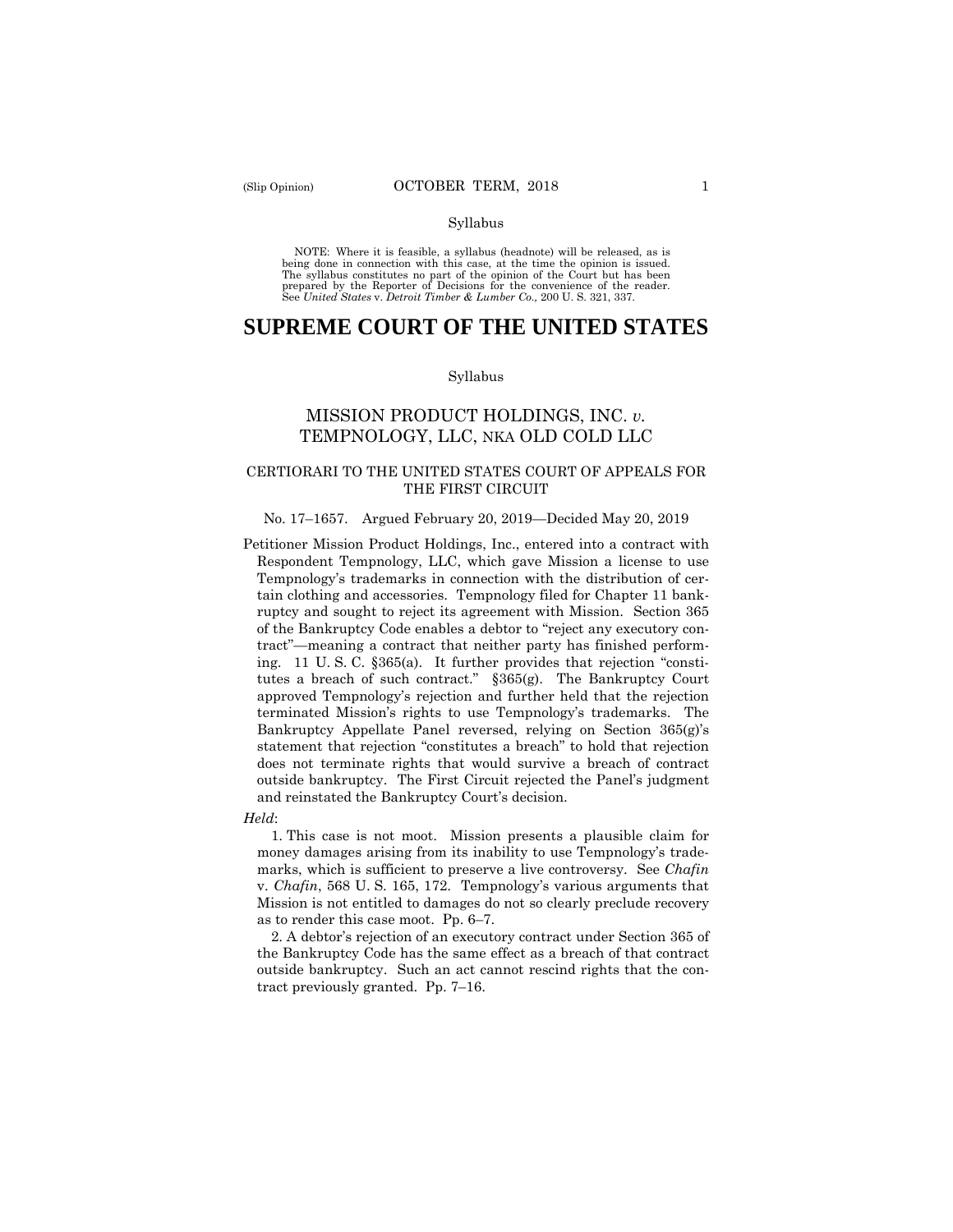#### Syllabus

(a) Section 365(g) provides that rejection "constitutes a breach." And "breach" is neither a defined nor a specialized bankruptcy term—it means in the Code what it means in contract law outside bankruptcy. See *Field* v. *Mans*, 516 U. S. 59, 69. Outside bankruptcy, a licensor's breach cannot revoke continuing rights given to a counterparty under a contract (assuming no special contract term or state law). And because rejection "constitutes a breach," the same result must follow from rejection in bankruptcy. In preserving a counterparty's rights, Section 365 reflects the general bankruptcy rule that the estate cannot possess anything more than the debtor did outside bankruptcy. See *Board of Trade of Chicago* v. *Johnson*, 264 U. S. 1, 15. And conversely, allowing rejection to rescind a counterparty's rights would circumvent the Code's stringent limits on "avoidance" actions—the exceptional cases in which debtors may unwind pre-bankruptcy transfers that undermine the bankruptcy process. See, *e.g.*, §548(a). Pp. 8–12.

(b) Tempnology's principal counterargument rests on a negative inference drawn from provisions of Section 365 identifying categories of contracts under which a counterparty may retain specified rights after rejection. See §§365(h), (i), (n). Tempnology argues that these provisions indicate that the ordinary consequence of rejection must be something different—*i.e.*, the termination of contractual rights previously granted. But that argument offers no account of how to read Section 365(g) (rejection "constitutes a breach") to say essentially its opposite. And the provisions Tempnology treats as a reticulated scheme of exceptions each emerged at a different time and responded to a discrete problem—as often as not, correcting a judicial ruling of just the kind Tempnology urges.

 tures of trademark law may affect the fulfillment of the Code's goals. Tempnology's remaining argument turns on how the special fea-Unless rejection terminates a licensee's right to use a trademark, Tempnology argues, a debtor must choose between monitoring the goods sold under a license or risking the loss of its trademark, either of which would impede a debtor's ability to reorganize. But the distinctive features of trademarks do not persuade this Court to adopt a construction of Section 365 that will govern much more than trademark licenses. And Tempnology's plea to facilitate reorganizations cannot overcome what Section 365(a) and (g) direct. In delineating the burdens a debtor may and may not escape, Section 365's edict that rejection is breach expresses a more complex set of aims than Tempnology acknowledges. Pp. 12–16.

879 F. 3d 389, reversed and remanded.

KAGAN, J., delivered the opinion of the Court, in which ROBERTS, C. J.,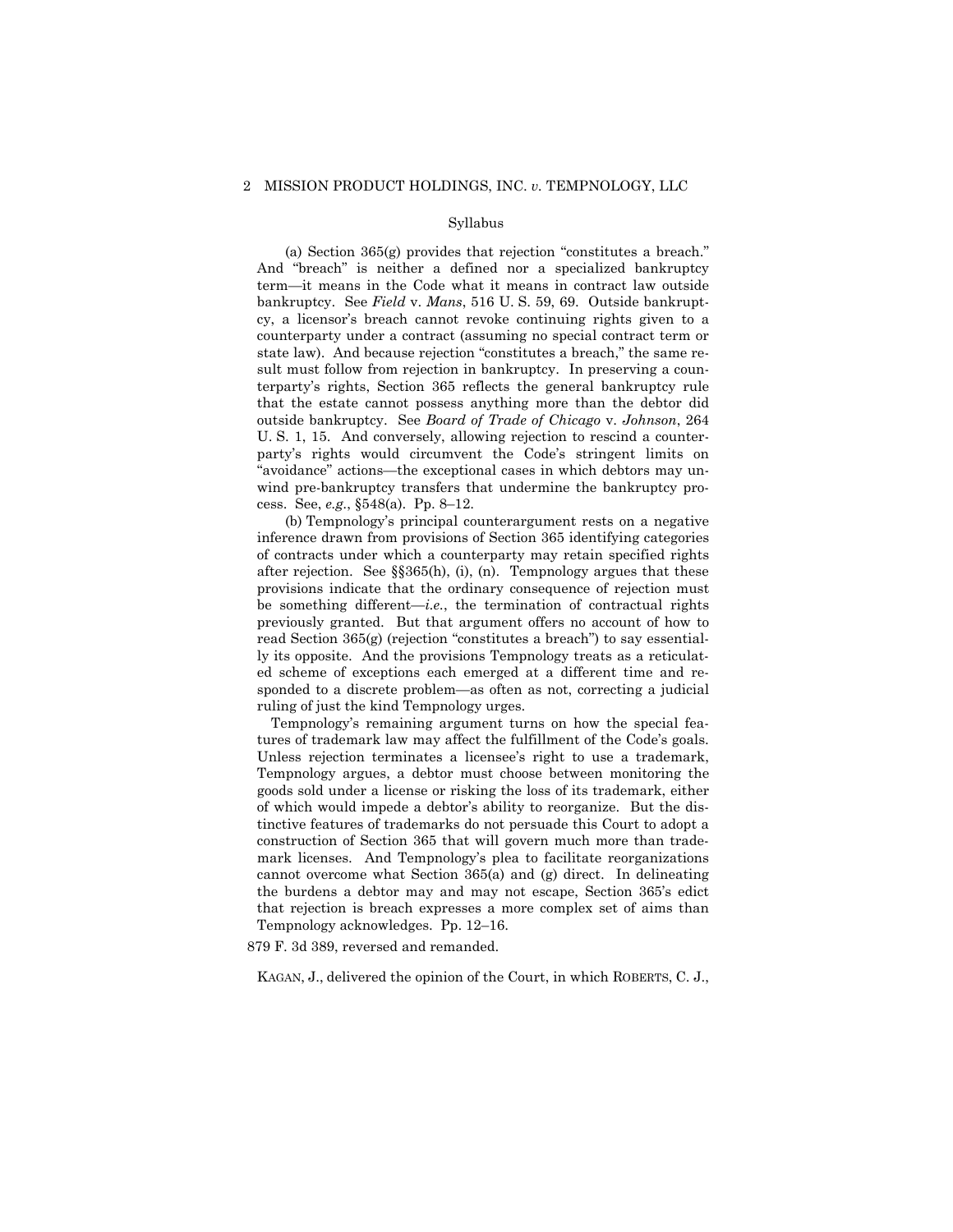## Syllabus

 and THOMAS, GINSBURG, BREYER, ALITO, SOTOMAYOR, and KAVANAUGH, JJ., joined. SOTOMAYOR, J., filed a concurring opinion. GORSUCH, J., filed a dissenting opinion.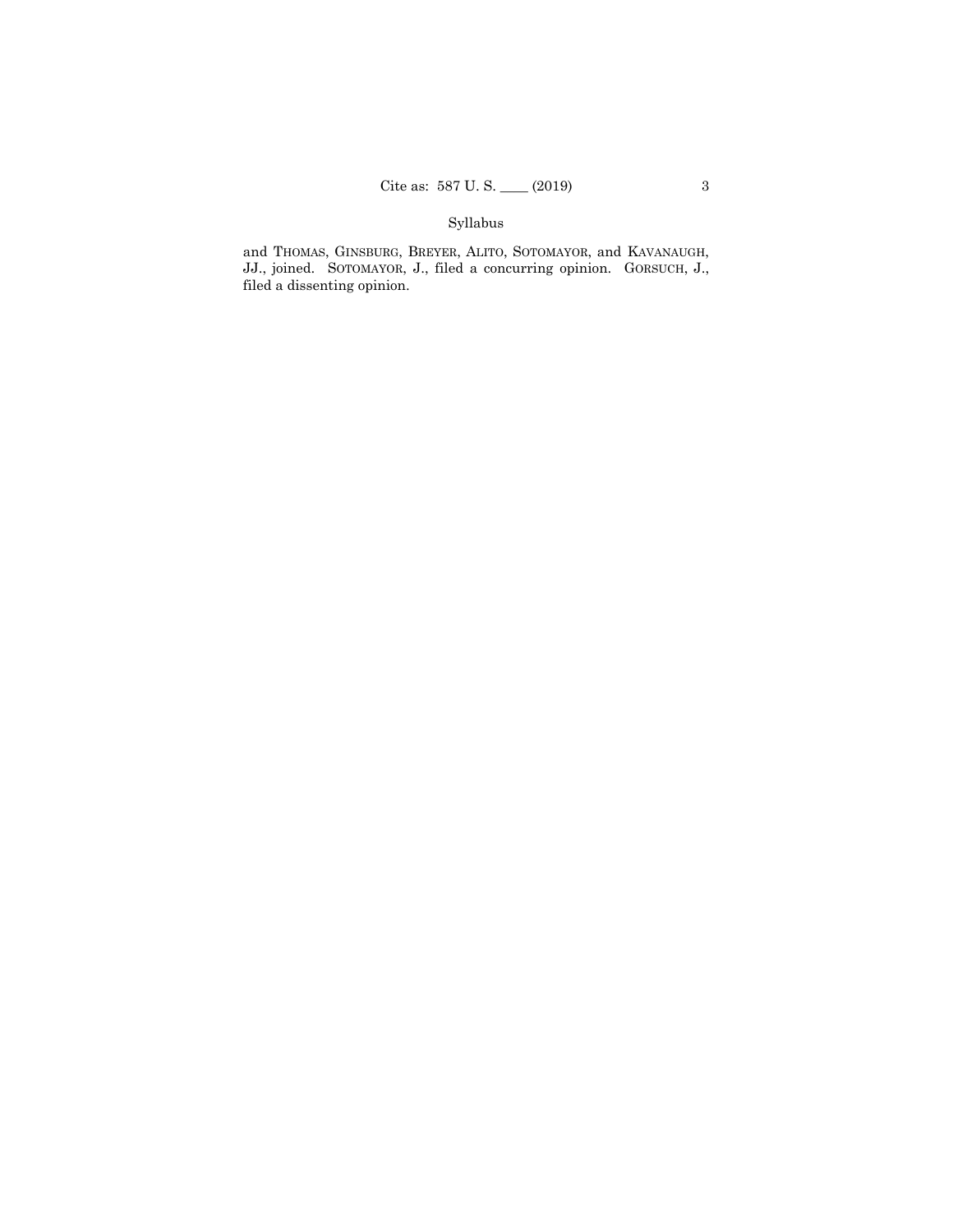preliminary print of the United States Reports. Readers are requested to notify the Reporter of Decisions, Supreme Court of the United States, Wash- ington, D. C. 20543, of any typographical or other formal errors, in order that corrections may be made before the preliminary print goes to press. NOTICE: This opinion is subject to formal revision before publication in the

### $\frac{1}{2}$  , where  $\frac{1}{2}$ **SUPREME COURT OF THE UNITED STATES**

#### $\frac{1}{2}$  ,  $\frac{1}{2}$  ,  $\frac{1}{2}$  ,  $\frac{1}{2}$  ,  $\frac{1}{2}$  ,  $\frac{1}{2}$ No. 17–1657

## MISSION PRODUCT HOLDINGS, INC., PETITIONER *v.*  TEMPNOLOGY, LLC, NKA OLD COLD LLC

## ON WRIT OF CERTIORARI TO THE UNITED STATES COURT OF APPEALS FOR THE FIRST CIRCUIT

#### [May 20, 2019]

### JUSTICE KAGAN delivered the opinion of the Court.

 neither party has finished performing. 11 U. S. C. §365(a). Section 365 of the Bankruptcy Code enables a debtor to "reject any executory contract"—meaning a contract that The section further provides that a debtor's rejection of a contract under that authority "constitutes a breach of such contract."  $§365(g)$ .

Today we consider the meaning of those provisions in the context of a trademark licensing agreement. The question is whether the debtor-licensor's rejection of that contract deprives the licensee of its rights to use the trademark. We hold it does not. A rejection breaches a contract but does not rescind it. And that means all the rights that would ordinarily survive a contract breach, including those conveyed here, remain in place.

I

This case arises from a licensing agreement gone wrong. Respondent Tempnology, LLC, manufactured clothing and accessories designed to stay cool when used in exercise. It marketed those products under the brand name "Coolcore," using trademarks (*e.g.,* logos and labels) to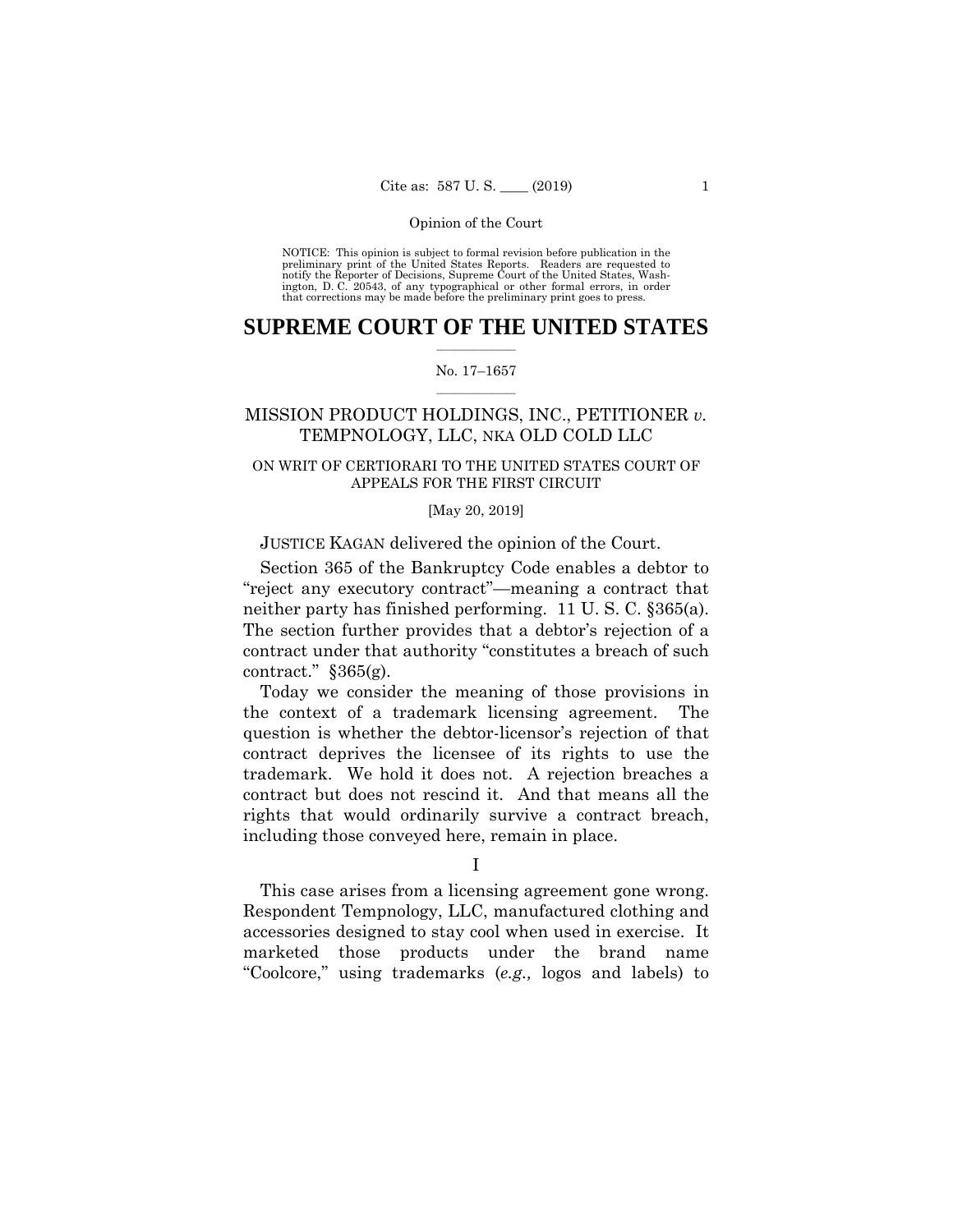and around the world. The agreement was set to expire in distinguish the gear from other athletic apparel. In 2012, Tempnology entered into a contract with petitioner Mission Product Holdings, Inc. See App. 203–255. The agreement gave Mission an exclusive license to distribute certain Coolcore products in the United States. And more important here, it granted Mission a non-exclusive license to use the Coolcore trademarks, both in the United States July 2016. But in September 2015, Tempnology filed a petition for Chapter 11 bankruptcy. And it soon afterward asked the Bankruptcy Court to allow it to "reject" the licensing agreement. §365(a).

Chapter 11 of the Bankruptcy Code sets out a framework for reorganizing a bankrupt business. See §§1101– 1174. The filing of a petition creates a bankruptcy estate consisting of all the debtor's assets and rights. See §541. The estate is the pot out of which creditors' claims are paid. It is administered by either a trustee or, as in this case, the debtor itself. See §§1101, 1107.

 both sides." *NLRB* v. *Bildisco & Bildisco*, 465 U. S. 513, Section 365(a) of the Code provides that a "trustee [or debtor], subject to the court's approval, may assume or reject any executory contract." §365(a). A contract is executory if "performance remains due to some extent on 522, n. 6 (1984) (internal quotation marks omitted). Such an agreement represents both an asset (the debtor's right to the counterparty's future performance) and a liability (the debtor's own obligations to perform). Section 365(a) enables the debtor (or its trustee), upon entering bankruptcy, to decide whether the contract is a good deal for the estate going forward. If so, the debtor will want to assume the contract, fulfilling its obligations while benefiting from the counterparty's performance. But if not, the debtor will want to reject the contract, repudiating any further performance of its duties. The bankruptcy court will generally approve that choice, under the deferential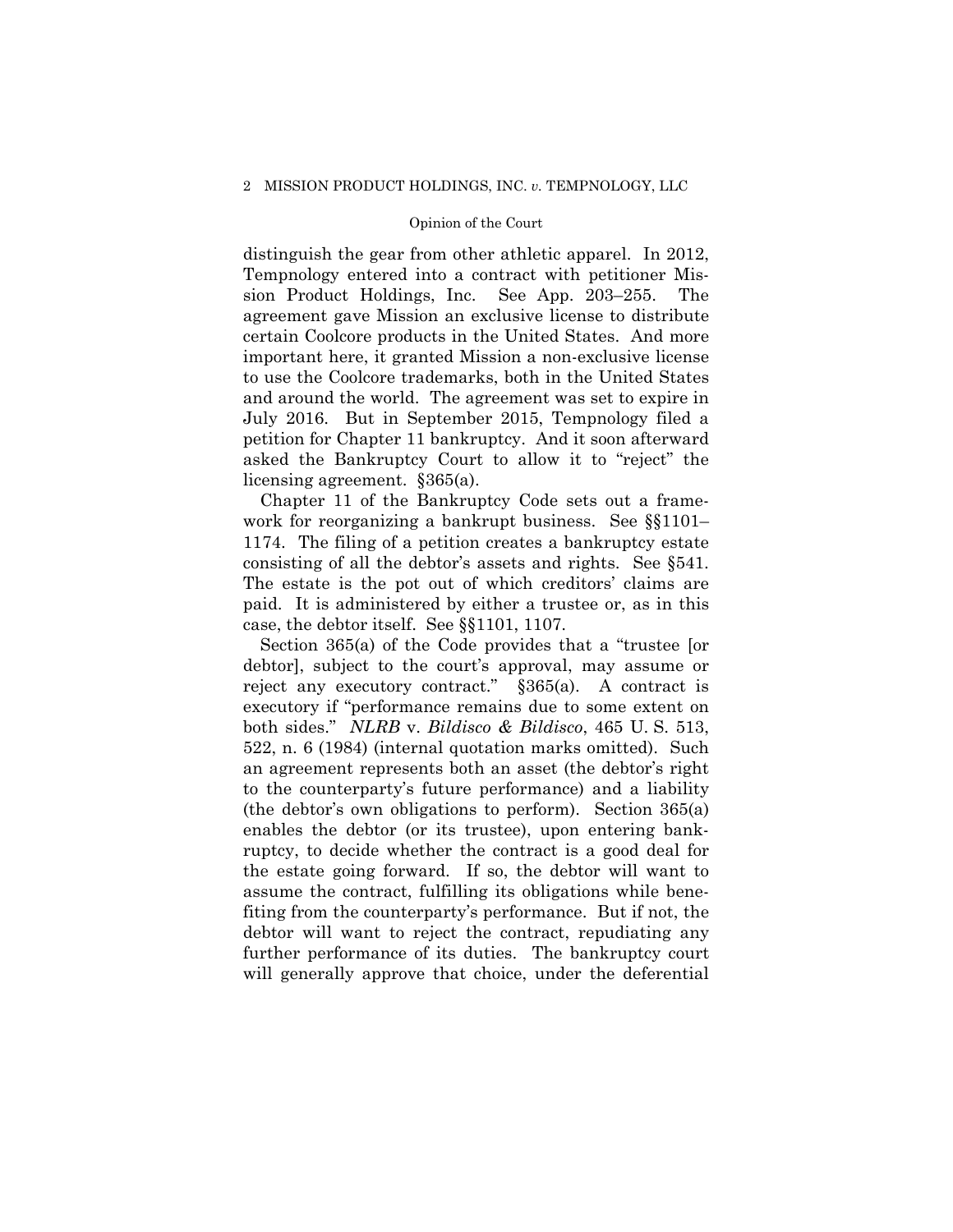"business judgment" rule. *Id.,* at 523.

According to Section 365(g), "the rejection of an executory contract[ ] constitutes a breach of such contract." As both parties here agree, the counterparty thus has a claim against the estate for damages resulting from the debtor's nonperformance. See Brief for Petitioner 17, 19; Brief for Respondent 30–31. But such a claim is unlikely to ever be paid in full. That is because the debtor's breach is deemed to occur "immediately before the date of the filing of the [bankruptcy] petition," rather than on the actual postpetition rejection date.  $\S 365(g)(1)$ . By thus giving the counterparty a pre-petition claim, Section 365(g) places that party in the same boat as the debtor's unsecured creditors, who in a typical bankruptcy may receive only cents on the dollar. See *Bildisco*, 465 U. S., at 531–532 (noting the higher priority of post-petition claims).

 agreement with Mission. See App. to Pet. for Cert. 83–84. In this case, the Bankruptcy Court (per usual) approved Tempnology's proposed rejection of its executory licensing That meant, as laid out above, two things on which the parties agree. First, Tempnology could stop performing under the contract. And second, Mission could assert (for whatever it might be worth) a pre-petition claim in the bankruptcy proceeding for damages resulting from Tempnology's nonperformance.

But Tempnology thought still another consequence ensued, and it returned to the Bankruptcy Court for a declaratory judgment confirming its view. According to Tempnology, its rejection of the contract also terminated the rights it had granted Mission to use the Coolcore trademarks. Tempnology based its argument on a negative inference. See Motion in No. 15–11400 (Bkrtcy. Ct. NH), pp. 9–14. Several provisions in Section 365 state that a counterparty to specific kinds of agreements may keep exercising contractual rights after a debtor's rejection. For example, Section 365(h) provides that if a bank-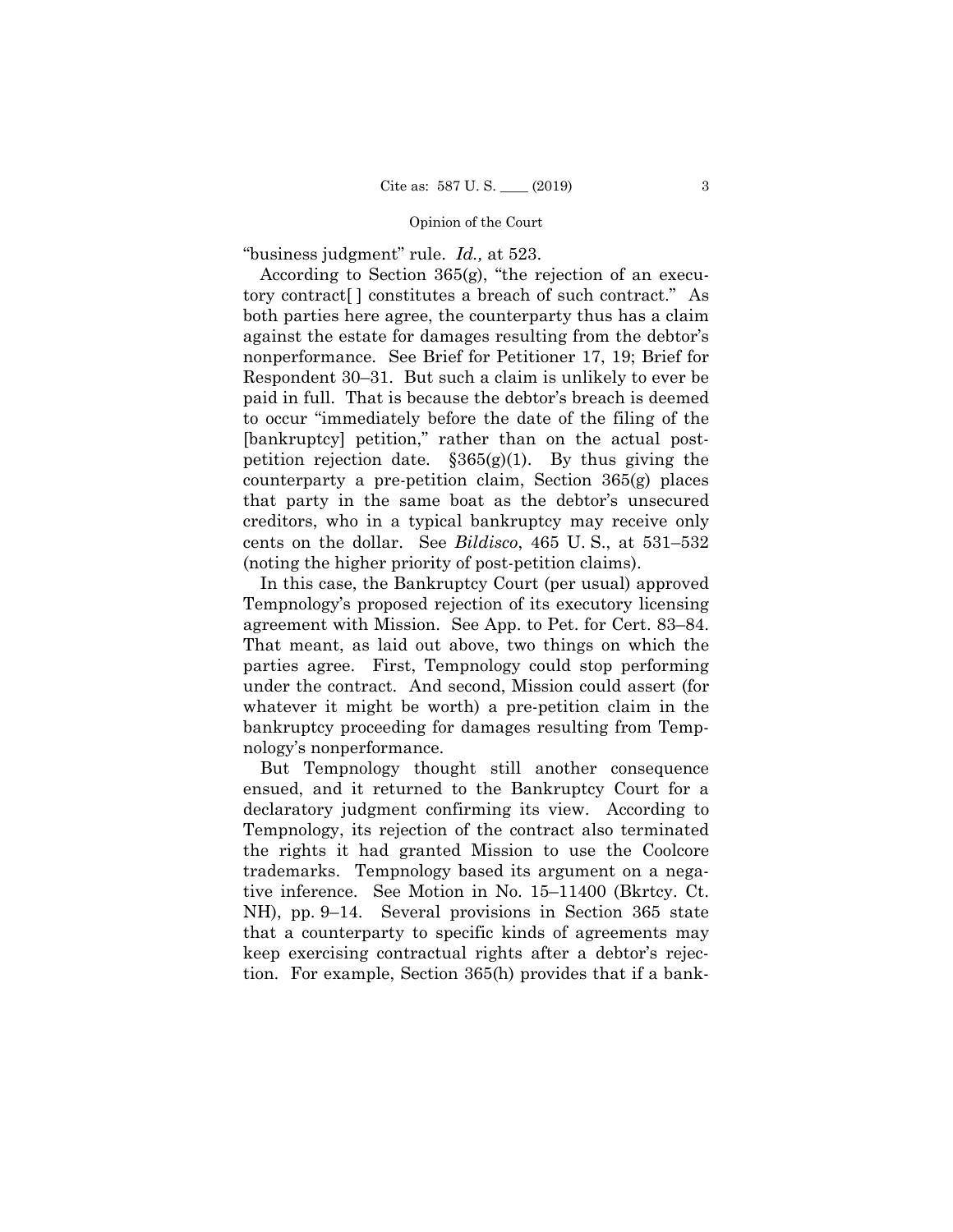#### Opinion of the Court

rupt landlord rejects a lease, the tenant need not move out; instead, she may stay and pay rent (just as she did before) until the lease term expires. And still closer to home, Section 365(n) sets out a similar rule for some types of intellectual property licenses: If the debtor-licensor rejects the agreement, the licensee can continue to use the property (typically, a patent), so long as it makes whatever payments the contract demands. But Tempnology pointed out that neither Section 365(n) nor any similar provision covers trademark licenses. So, it reasoned, in that sort of contract a different rule must apply: The debtor's rejection must extinguish the rights that the agreement had conferred on the trademark licensee. The Bankruptcy Court agreed. See *In re Tempnology, LLC*, 541 B. R. 1 (Bkrtcy. Ct. NH 2015). It held, relying on the same "negative inference," that Tempnology's rejection of the licensing agreement revoked Mission's right to use the Coolcore marks. *Id.,* at 7.

The Bankruptcy Appellate Panel reversed, relying heavily on a decision of the Court of Appeals for the Seventh Circuit about the effects of rejection on trademark licensing agreements. See *In re Tempnology, LLC*, 559 B. R. 809, 820–823 (Bkrtcy. App. Panel CA1 2016); *Sunbeam Products, Inc.* v. *Chicago Am. Mfg., LLC*, 686 F. 3d 372, 376–377 (CA7 2012). Rather than reason backward from Section 365(n) or similar provisions, the Panel focused on Section 365(g)'s statement that rejection of a contract "constitutes a breach." Outside bankruptcy, the court explained, the breach of an agreement does not eliminate rights the contract had already conferred on the non-breaching party. See 559 B. R.*,* at 820. So neither could a rejection of an agreement in bankruptcy have that effect. A rejection "convert[s]" a "debtor's unfulfilled obligations" to a pre-petition damages claim. *Id.,* at 822 (quoting *Sunbeam*, 686 F. 3d, at 377). But it does not "terminate the contract" or "vaporize[ ]" the counterparty's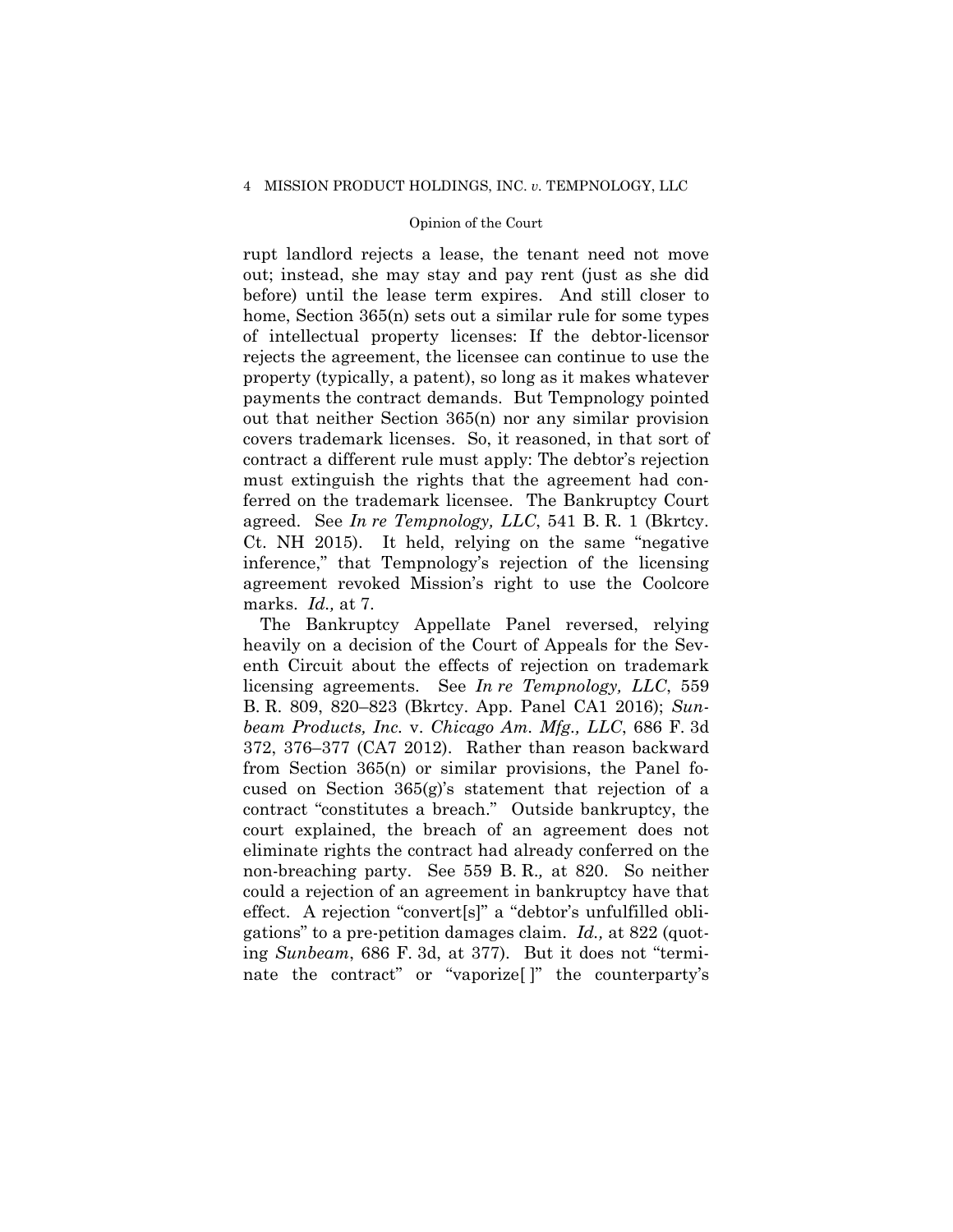rights. 559 B. R., at 820, 822 (quoting *Sunbeam*, 686 F. 3d, at 377). Mission could thus continue to use the Coolcore trademarks.

obligations." But the Court of Appeals for the First Circuit rejected the Panel's and Seventh Circuit's view, and reinstated the Bankruptcy Court decision terminating Mission's license. See *In re Tempnology, LLC*, 879 F. 3d 389 (2018). The majority first endorsed that court's inference from Section 365(n) and similar provisions. It next reasoned that special features of trademark law counsel against allowing a licensee to retain rights to a mark after the licensing agreement's rejection. Under that body of law, the majority stated, the trademark owner's "[f]ailure to monitor and exercise [quality] control" over goods associated with a trademark "jeopardiz[es] the continued validity of [its] own trademark rights." *Id.,* at 402. So if (the majority continued) a licensee can keep using a mark after an agreement's rejection, the licensor will need to carry on its monitoring activities. And according to the majority, that would frustrate "Congress's principal aim in providing for rejection": to "release the debtor's estate from burdensome *Ibid.* (internal quotation marks omitted). Judge Torruella dissented, mainly for the Seventh Circuit's reasons. See *id.,* at 405–407.

We granted certiorari to resolve the division between the First and Seventh Circuits. 586 U. S. \_\_\_ (2018). We now affirm the Seventh's reasoning and reverse the decision below.<sup>1</sup>

——————

<sup>&</sup>lt;sup>1</sup>In its briefing before this Court, Mission contends that its exclusive distribution rights survived the licensing agreement's rejection for the same reason as its trademark rights did. See Brief for Petitioner 40– 44; *supra,* at 2. But the First Circuit held that Mission had waived that argument, see 879 F. 3d, at 401, and we have no reason to doubt that conclusion. Our decision thus affects only Mission's trademark rights.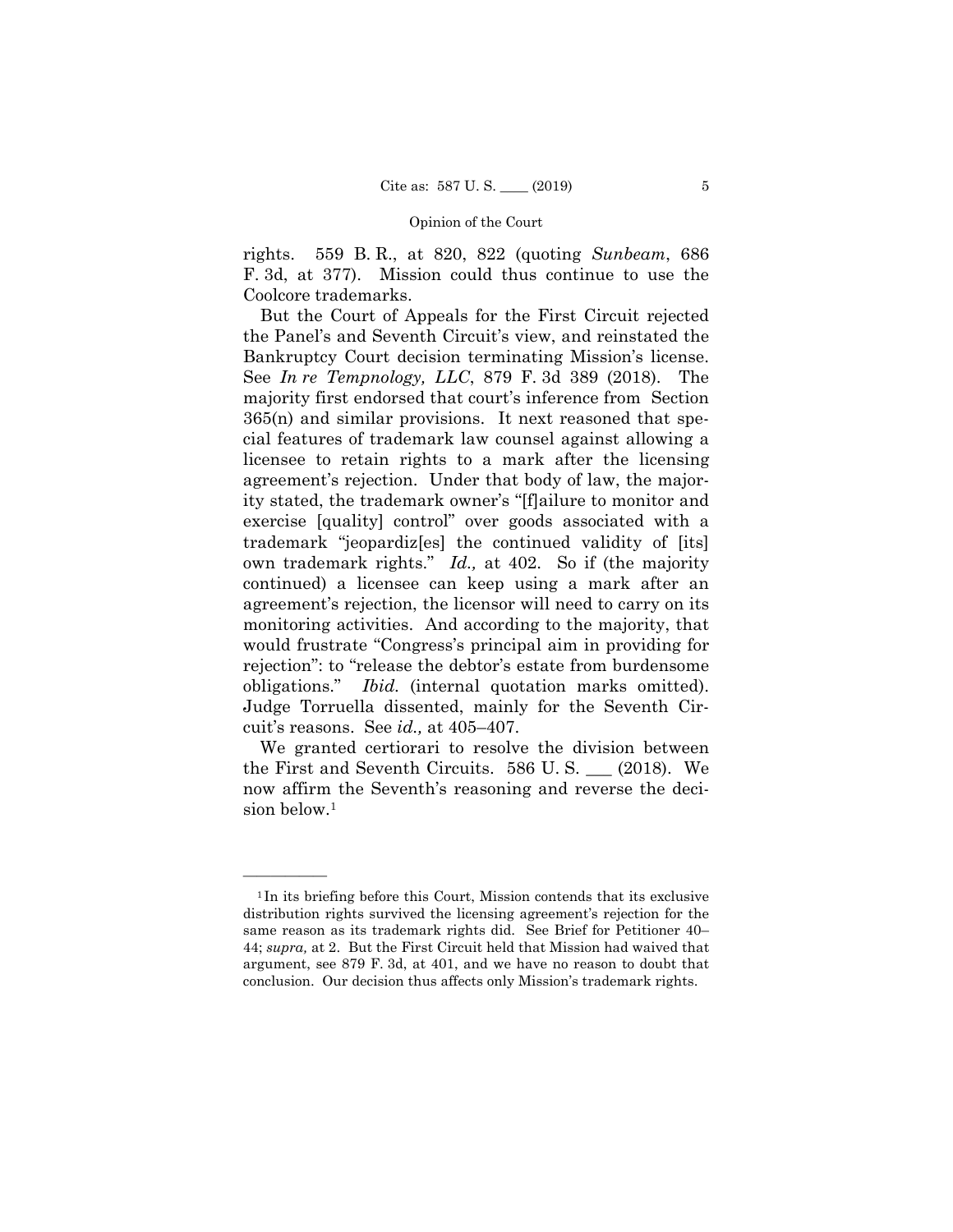#### II

Before reaching the merits, we pause to consider Tempnology's claim that this case is moot. Under settled law, we may dismiss the case for that reason only if "it is impossible for a court to grant any effectual relief whatever" to Mission assuming it prevails. *Chafin* v. *Chafin*, 568 U. S. 165, 172 (2013) (internal quotation marks omitted). That demanding standard is not met here.

 in a dispute's outcome as a demand for dollars and cents. Mission has presented a claim for money damages essentially lost profits—arising from its inability to use the Coolcore trademarks between the time Tempnology rejected the licensing agreement and its scheduled expiration date. See Reply Brief 22, and n. 8. Such claims, if at all plausible, ensure a live controversy. See *Memphis Light, Gas & Water Div.* v. *Craft*, 436 U. S. 1, 8–9 (1978). For better or worse, nothing so shows a continuing stake See 13C C. Wright, A. Miller & E. Cooper, Federal Practice and Procedure §3533.3, p. 2 (3d ed. 2008) (Wright & Miller) ("[A] case is not moot so long as a claim for monetary relief survives"). Ultimate recovery on that demand may be uncertain or even unlikely for any number of reasons, in this case as in others. But that is of no moment. If there is any chance of money changing hands, Mission's suit remains live. See *Chafin*, 568 U. S., at 172.

Tempnology makes a flurry of arguments about why Mission is not entitled to damages, but none so clearly precludes recovery as to make this case moot. First, Tempnology contends that Mission suffered no injury because it "never used the trademark[s] during [the postrejection] period." Brief for Respondent 24; see Tr. of Oral Arg. 33. But that gets things backward. Mission's nonuse of the marks during that time is precisely what gives rise to its damages claim; had it employed the marks, it would not have lost any profits. So next, Tempnology argues that Mission's non-use was its own "choice," for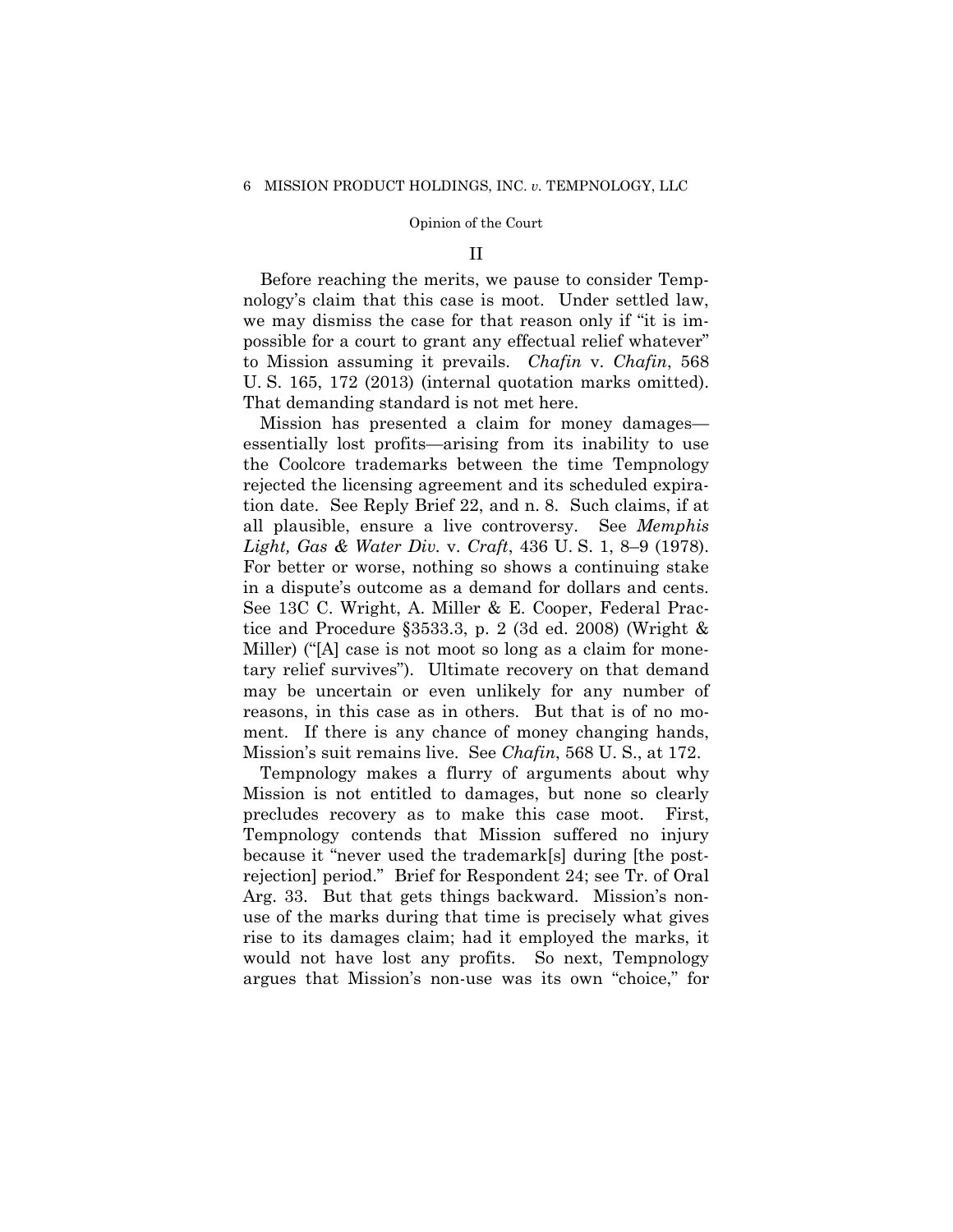which damages cannot lie. See *id.,* at 26. But recall that the Bankruptcy Court held that Mission *could not* use the marks after rejection (and its decision remained in effect through the agreement's expiration). See *supra,* at 4. And although (as Tempnology counters) the court issued "no injunction," Brief for Respondent 26*,* that difference does not matter: Mission need not have flouted a crystal-clear ruling and courted yet more legal trouble to preserve its claim. Cf. 13B Wright & Miller §3533.2.2, at 852 ("[C]ompliance [with a judicial decision] does not moot [a case] if it remains possible to undo the effects of compliance," as through compensation). So last, Tempnology claims that it bears no blame (and thus should not have to pay) for Mission's injury because all it did was "ask[ ] the court to make a ruling." Tr. of Oral Arg. 34–35. But whether Tempnology did anything to Mission amounting to a legal wrong is a prototypical merits question, which no court has addressed and which has no obvious answer. That means it is no reason to find this case moot.

And so too for Tempnology's further argument that Mission will be unable to convert any judgment in its favor to hard cash. Here, Tempnology notes that the bankruptcy estate has recently distributed all of its assets, leaving nothing to satisfy Mission's judgment. See Brief for Respondent 27. But courts often adjudicate disputes whose "practical impact" is unsure at best, as when "a defendant is insolvent." *Chafin*, 568 U. S., at 175. And Mission notes that if it prevails, it can seek the unwinding of prior distributions to get its fair share of the estate. See Reply Brief 23. So although this suit "may not make [Mission] rich," or even better off, it remains a live controversy allowing us to proceed. *Chafin*, 568 U. S., at 176.

### III

What is the effect of a debtor's (or trustee's) rejection of a contract under Section 365 of the Bankruptcy Code?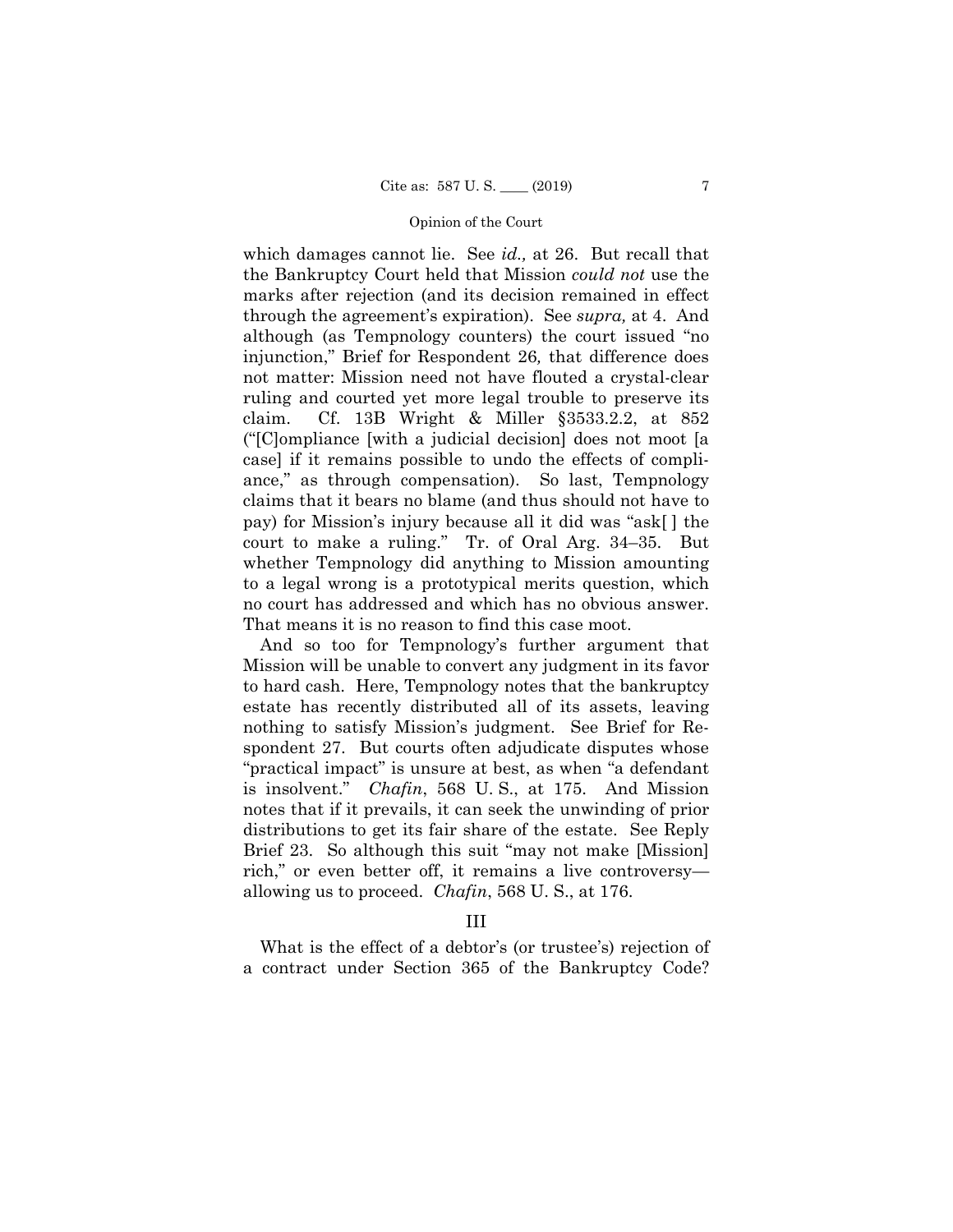#### Opinion of the Court

The parties and courts of appeals have offered us two starkly different answers. According to one view, a rejection has the same consequence as a contract breach outside bankruptcy: It gives the counterparty a claim for damages, while leaving intact the rights the counterparty has received under the contract. According to the other view, a rejection (except in a few spheres) has more the effect of a contract rescission in the non-bankruptcy world: Though also allowing a damages claim, the rejection terminates the whole agreement along with all rights it conferred. Today, we hold that both Section 365's text and fundamental principles of bankruptcy law command the first, rejection-as-breach approach. We reject the competing claim that by specifically enabling the counterparties in some contracts to retain rights after rejection, Congress showed that it wanted the counterparties in all other contracts to lose their rights. And we reject an argument for the rescission approach turning on the distinctive features of trademark licenses. Rejection of a contract any contract—in bankruptcy operates not as a rescission but as a breach.

## A

 what it means in contract law outside bankruptcy. See We start with the text of the Code's principal provisions on rejection—and find that it does much of the work. As noted earlier, Section 365(a) gives a debtor the option, subject to court approval, to "assume or reject any executory contract." See *supra,* at 2. And Section 365(g) describes what rejection means. Rejection "constitutes a breach of [an executory] contract," deemed to occur "immediately before the date of the filing of the petition." See *supra*, at 3. Or said more pithily for current purposes, a rejection is a breach. And "breach" is neither a defined nor a specialized bankruptcy term. It means in the Code *Field* v. *Mans*, 516 U. S. 59, 69 (1995) (Congress generally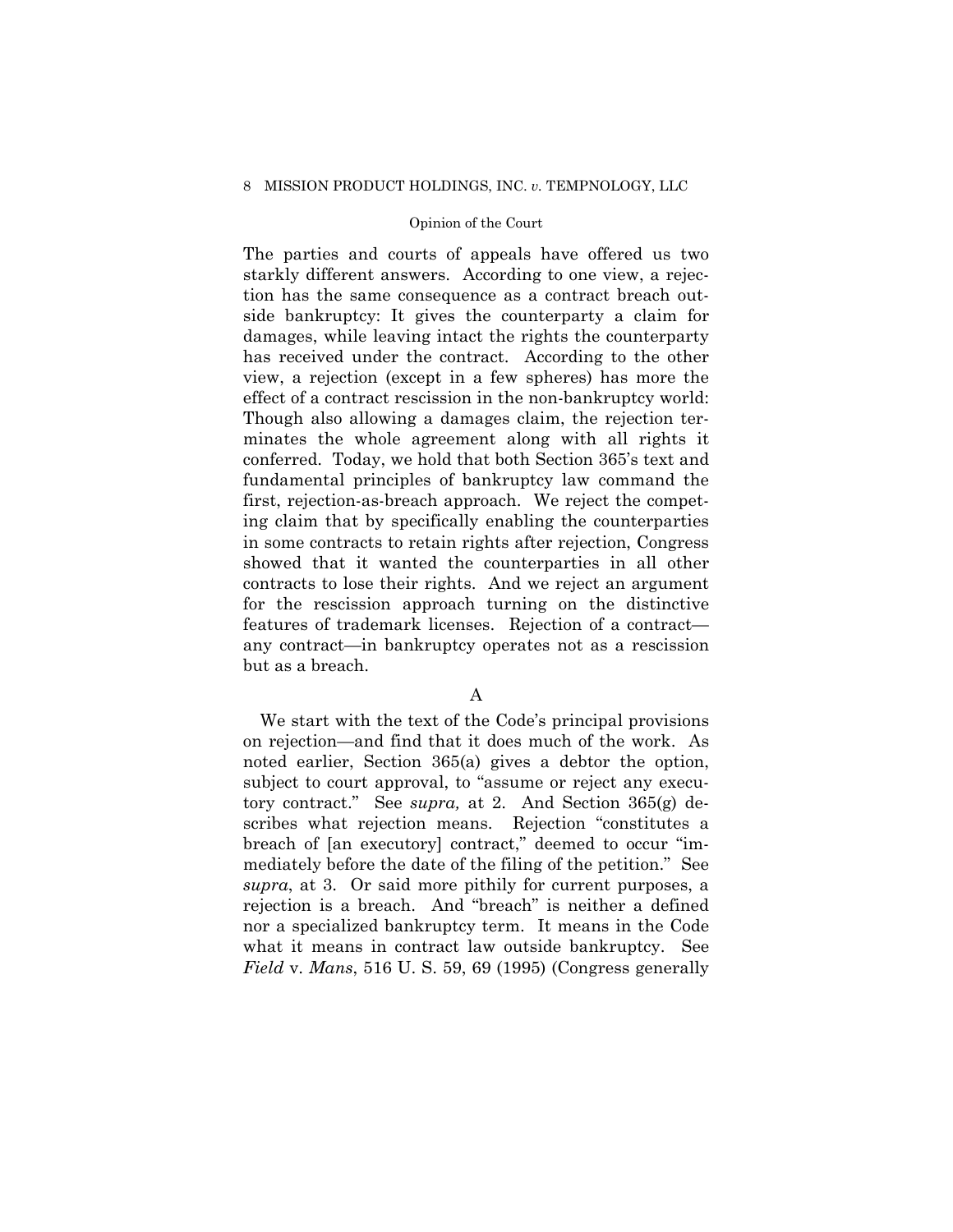meant for the Bankruptcy Code to "incorporate the established meaning" of "terms that have accumulated settled meaning" (internal quotation marks omitted)). So the first place to go in divining the effects of rejection is to nonbankruptcy contract law, which can tell us the effects of breach.

Consider a made-up executory contract to see how the law of breach works outside bankruptcy. A dealer leases a photocopier to a law firm, while agreeing to service it every month; in exchange, the firm commits to pay a monthly fee. During the lease term, the dealer decides to stop servicing the machine, thus breaching the agreement in a material way. The law firm now has a choice (assuming no special contract term or state law). The firm can keep up its side of the bargain, continuing to pay for use of the copier, while suing the dealer for damages from the service breach. Or the firm can call the whole deal off, halting its own payments and returning the copier, while suing for any damages incurred. See 13 R. Lord, Williston on Contracts §39:32, pp. 701–702 (4th ed. 2013) ("[W]hen a contract is breached in the course of performance, the injured party may elect to continue the contract or refuse to perform further"). But to repeat: The choice to terminate the agreement and send back the copier is for the *law firm*. By contrast, the *dealer* has no ability, based on its own breach, to terminate the agreement. Or otherwise said, the dealer cannot get back the copier just by refusing to show up for a service appointment. The contract gave the law firm continuing rights in the copier, which the dealer cannot unilaterally revoke.

And now to return to bankruptcy: If the rejection of the photocopier contract "constitutes a breach," as the Code says, then the same results should follow (save for one twist as to timing). Assume here that the dealer files a Chapter 11 petition and decides to reject its agreement with the law firm. That means, as above, that the dealer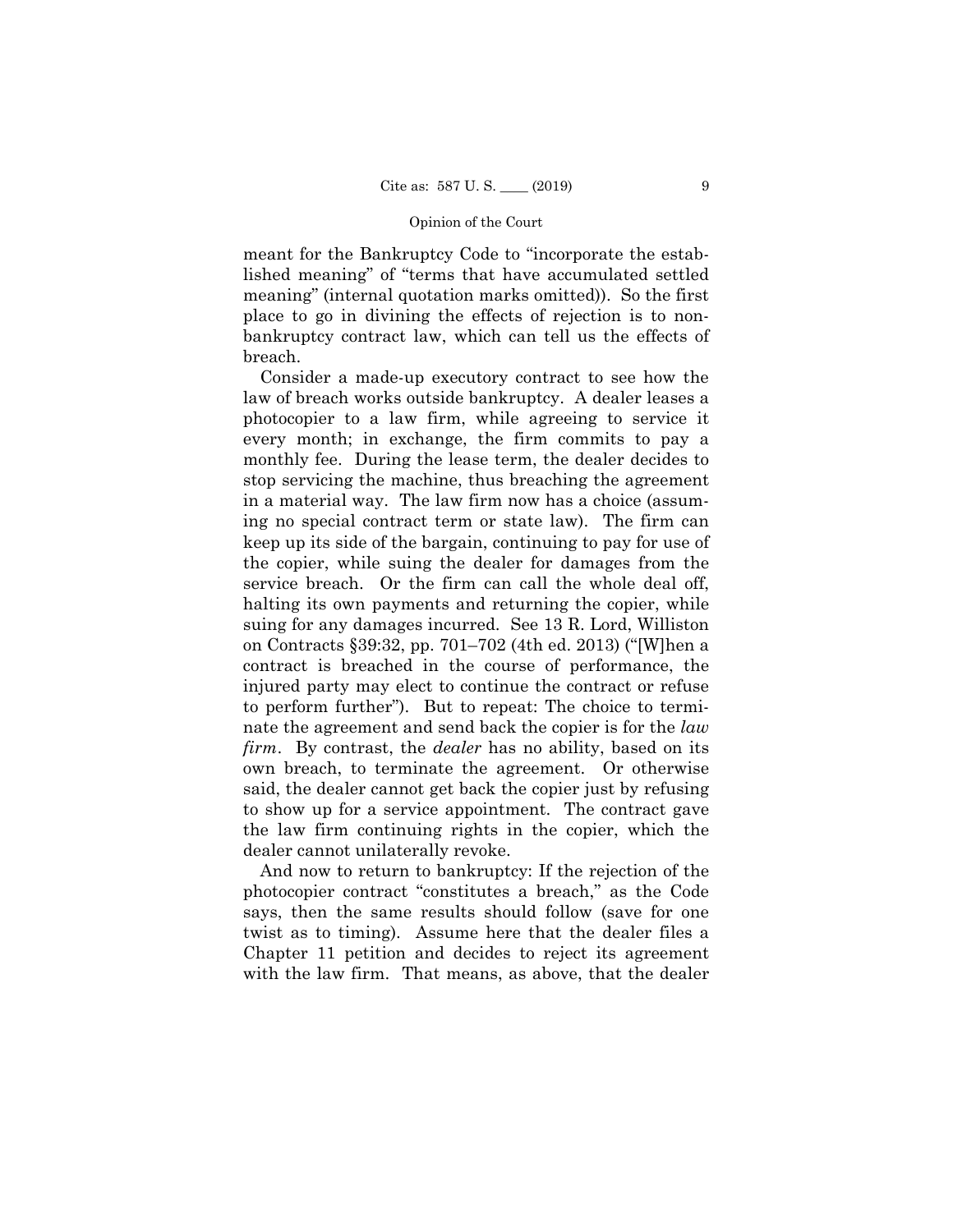will stop servicing the copier. It means, too, that the law firm has an option about how to respond—continue the contract or walk away, while suing for whatever damages go with its choice. (Here is where the twist comes in: Because the rejection is deemed to occur "immediately before" bankruptcy, the firm's damages suit is treated as a pre-petition claim on the estate, which will likely receive only cents on the dollar. See *supra,* at 3.) And most important, it means that assuming the law firm wants to keep using the copier, the dealer cannot take it back. A rejection does not terminate the contract. When it occurs, the debtor and counterparty do not go back to their precontract positions. Instead, the counterparty retains the rights it has received under the agreement. As after a breach, so too after a rejection, those rights survive.

All of this, it will hardly surprise you to learn, is not just about photocopier leases. Sections 365(a) and (g) speak broadly, to "any executory contract[s]." Many licensing agreements involving trademarks or other property are of that kind (including, all agree, the Tempnology-Mission contract). The licensor not only grants a license, but provides associated goods or services during its term; the licensee pays continuing royalties or fees. If the licensor breaches the agreement outside bankruptcy (again, barring any special contract term or state law), everything said above goes. In particular, the breach does not revoke the license or stop the licensee from doing what it allows. See, *e.g., Sunbeam*, 686 F. 3d, at 376 ("Outside of bankruptcy, a licensor's breach does not terminate a licensee's right to use [the licensed] intellectual property"). And because rejection "constitutes a breach," §365(g), the same consequences follow in bankruptcy. The debtor can stop performing its remaining obligations under the agreement. But the debtor cannot rescind the license already conveyed. So the licensee can continue to do whatever the license authorizes.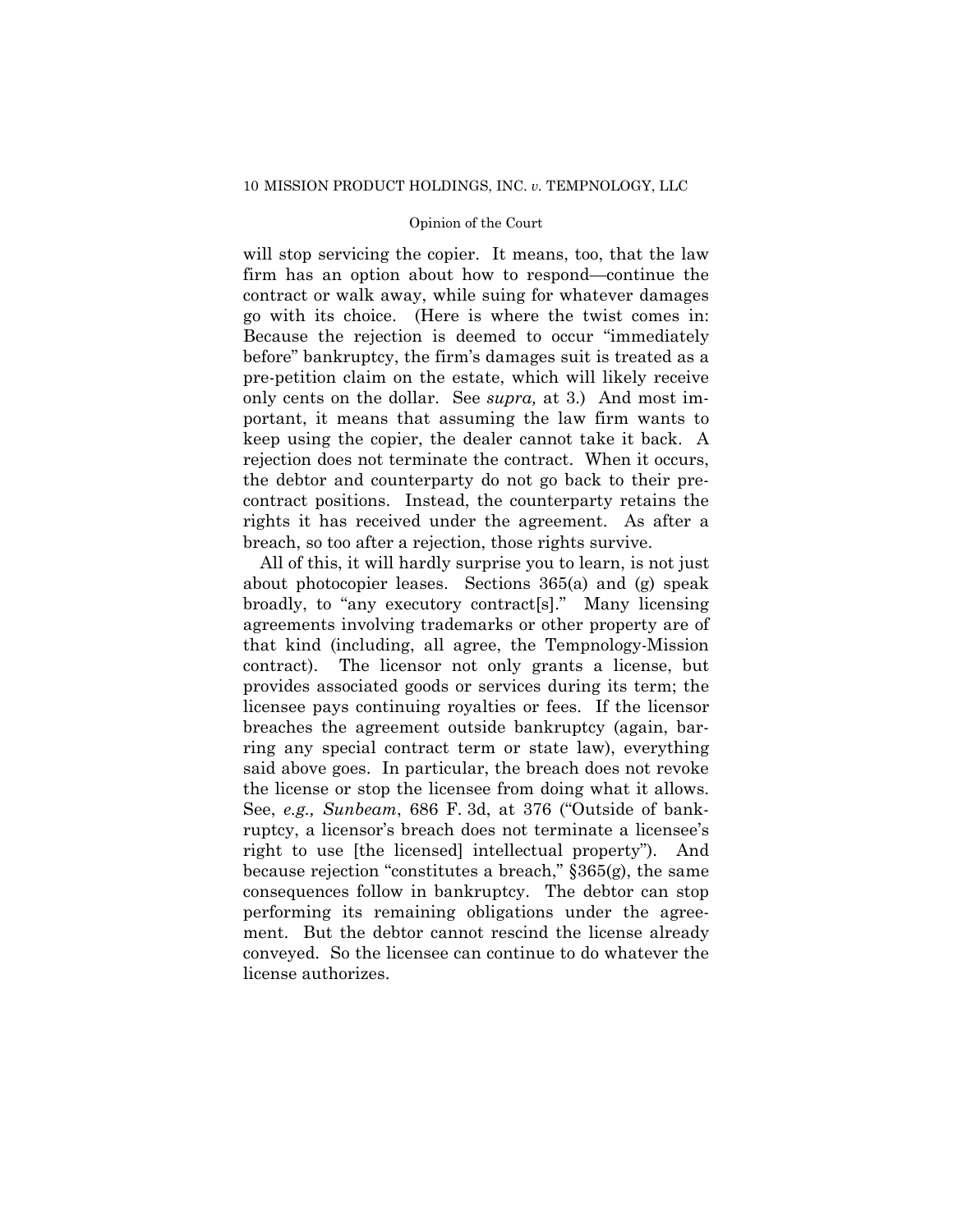In preserving those rights, Section 365 reflects a general bankruptcy rule: The estate cannot possess anything more than the debtor itself did outside bankruptcy. See *Board of Trade of Chicago* v. *Johnson*, 264 U. S. 1, 15 (1924) (establishing that principle);  $\S541(a)(1)$  (defining the estate to include the "interests *of the debtor* in property" (emphasis added)). As one bankruptcy scholar has put the point: Whatever "limitation[s] on the debtor's property [apply] outside of bankruptcy[ ] appl[y] inside of bankruptcy as well. A debtor's property does not shrink by happenstance of bankruptcy, but it does not expand, either." D. Baird, Elements of Bankruptcy 97 (6th ed. 2014). So if the not-yet debtor was subject to a counterparty's contractual right (say, to retain a copier or use a trademark), so too is the trustee or debtor once the bankruptcy petition has been filed. The rejection-as-breach rule (but *not* the rejection-as-rescission rule) ensures that result. By insisting that the same counterparty rights survive rejection as survive breach, the rule prevents a debtor in bankruptcy from recapturing interests it had given up.

And conversely, the rejection-as-rescission approach would circumvent the Code's stringent limits on "avoidance" actions—the exceptional cases in which trustees (or debtors) may indeed unwind pre-bankruptcy transfers that undermine the bankruptcy process. The most notable example is for fraudulent conveyances—usually, something-for-nothing transfers that deplete the estate (and so cheat creditors) on the eve of bankruptcy. See §548(a). A trustee's avoidance powers are laid out in a discrete set of sections in the Code, see §§544–553, far away from Section 365. And they can be invoked in only narrow circumstances—unlike the power of rejection, which may be exercised for any plausible economic reason. See, *e.g.,* §548(a) (describing the requirements for avoiding fraudulent transfers); *supra,* at 2–3. If trustees (or debtors) could use rejection to rescind previously granted interests, then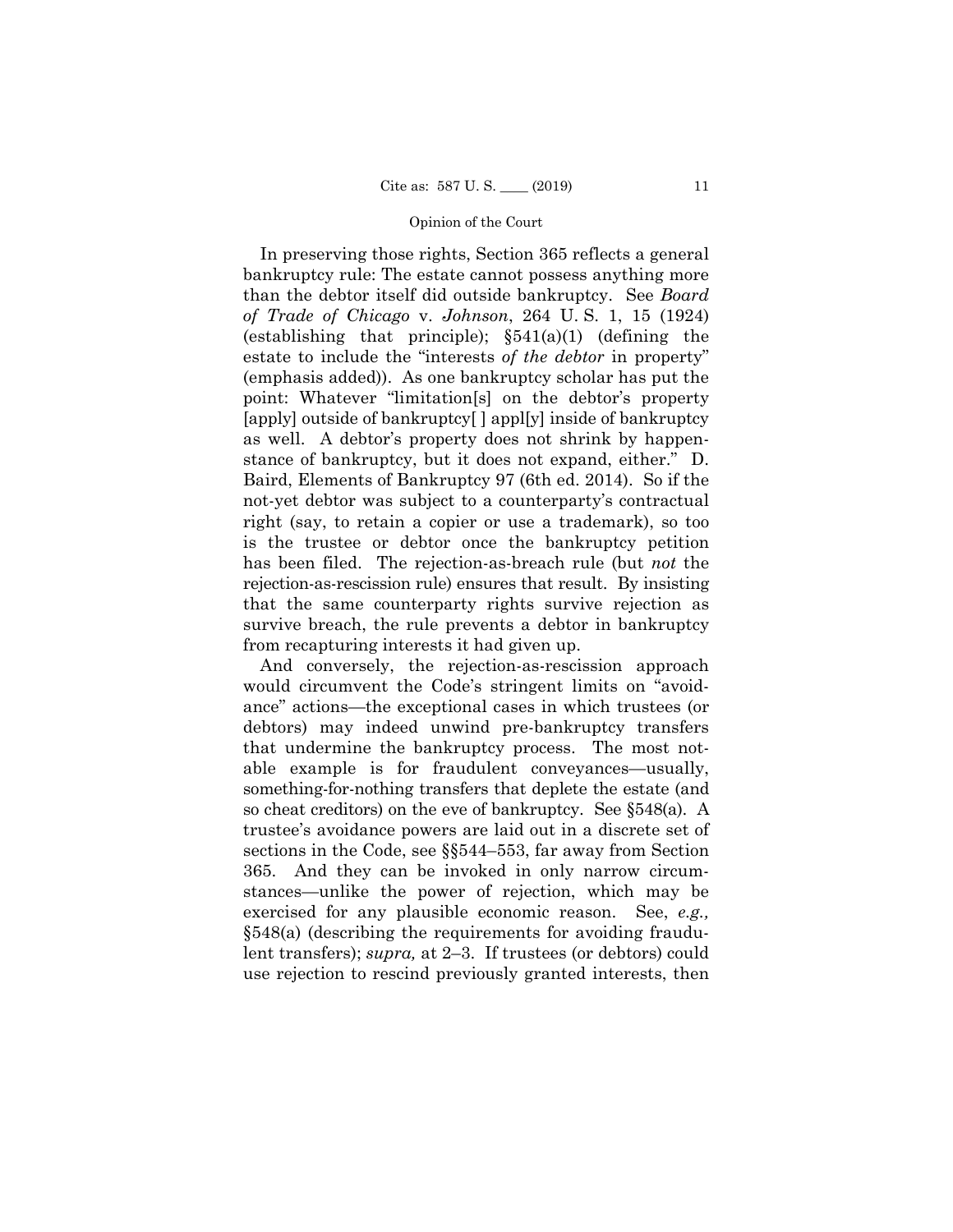### Opinion of the Court

rejection would become functionally equivalent to avoidance. Both, that is, would roll back a prior transfer. And that result would subvert everything the Code does to keep avoidances cabined—so they do not threaten the rule that the estate can take only what the debtor possessed before filing. Again, then, core tenets of bankruptcy law push in the same direction as Section 365's text: Rejection is breach, and has only its consequences.

B

Tempnology's main argument to the contrary, here as in the courts below, rests on a negative inference. See Brief for Respondent 33–41; *supra,* at 3–4. Several provisions of Section 365, Tempnology notes, "identif[y] categories of contracts under which a counterparty" may retain specified contract rights "notwithstanding rejection." Brief for Respondent 34. Sections 365(h) and (i) make clear that certain purchasers and lessees of real property and timeshare interests can continue to exercise rights after a debtor has rejected the lease or sales contract. See §365(h)(1) (real-property leases); §365(i) (real-property sales contracts);  $\S$ §365(h)(2), (i) (timeshare interests). And Section 365(n) similarly provides that licensees of some intellectual property—but not trademarks—retain contractual rights after rejection. See §365(n); §101(35A); *supra,* at 4. Tempnology argues from those provisions that the ordinary consequence of rejection must be something different—*i.e.,* the termination, rather than survival, of contractual rights previously granted. Otherwise, Tempnology concludes, the statute's "general rule" would "swallow the exceptions." Brief for Respondent 19.

But that argument pays too little heed to the main provisions governing rejection and too much to subsidiary ones. On the one hand, it offers no account of how to read Section 365(g) (recall, rejection "constitutes a breach") to say essentially its opposite (*i.e.,* that rejection and breach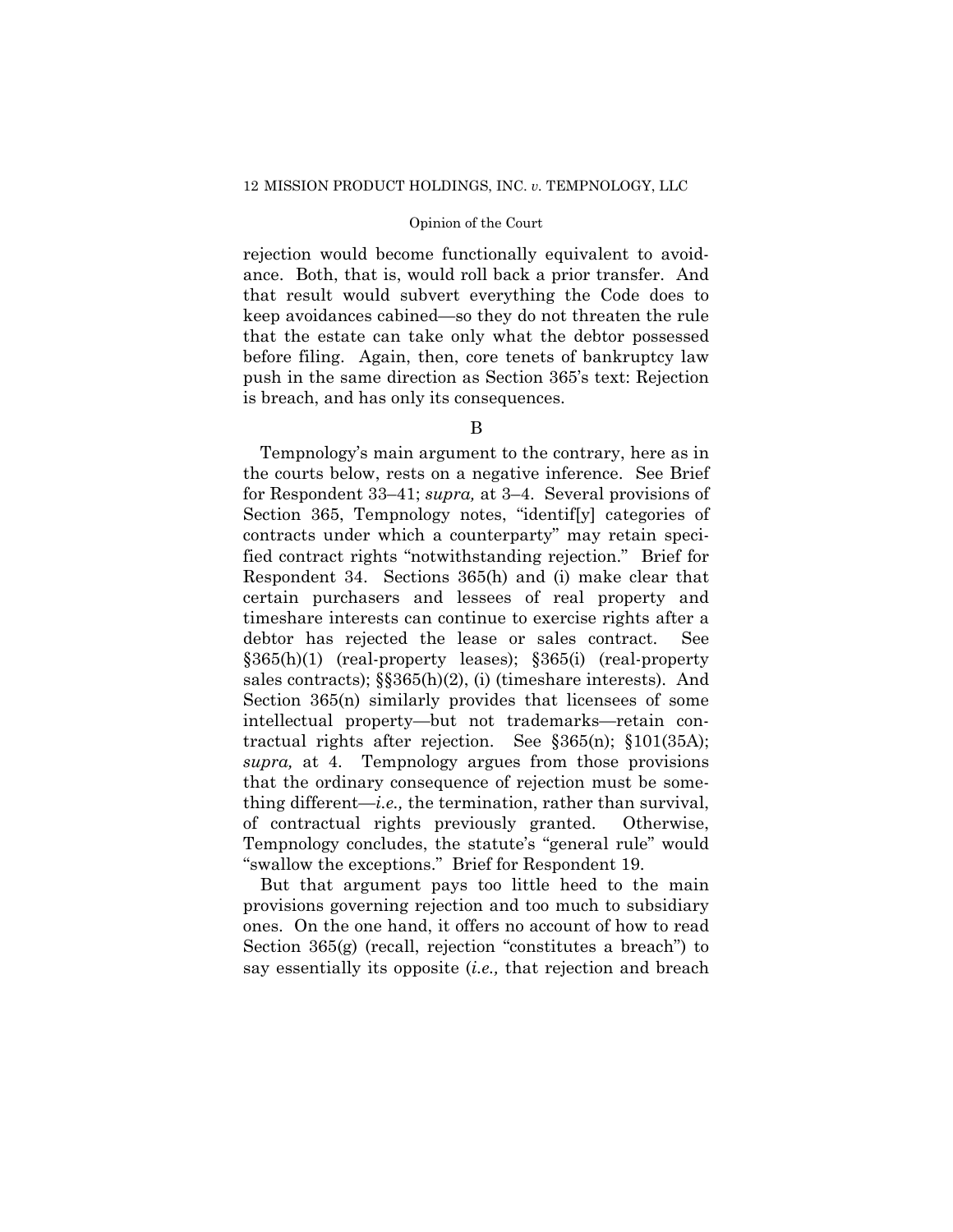property). And each responded to a discrete problem—as have divergent consequences). On the other hand, it treats as a neat, reticulated scheme of "narrowly tailored exception[s]," *id.,* at 36 (emphasis deleted), what history reveals to be anything but. Each of the provisions Tempnology highlights emerged at a different time, over a span of half a century. See, *e.g.,* 52 Stat. 881 (1938) (realproperty leases); §1(b), 102 Stat. 2538 (1988) (intellectual often as not, correcting a judicial ruling of just the kind Tempnology urges. See Andrew, Executory Contracts in Bankruptcy, 59 U. Colo. L. Rev. 845, 911–912, 916–919 (1988) (identifying judicial decisions that the provisions overturned); compare, *e.g., In re Sombrero Reef Club, Inc*., 18 B. R. 612, 618–619 (Bkrtcy. Ct. SD Fla. 1982), with, *e.g.,* §§365(h)(2), (i). Read as generously as possible to Tempnology, this mash-up of legislative interventions says nothing much of anything about the content of Section 365(g)'s general rule. Read less generously, it affirmatively refutes Tempnology's rendition. As one bankruptcy scholar noted after an exhaustive review of the history: "What the legislative record [reflects] is that whenever Congress has been confronted with the consequences of the [view that rejection terminates all contractual rights], it has expressed its disapproval." Andrew, 59 U. Colo. L. Rev., at 928. On that account, Congress enacted the provisions, as and when needed, to reinforce or clarify the general rule that contractual rights survive rejection.2

——————

 party. See, *e.g.,* Andrew, Executory Contracts in Bankruptcy, 59 U. 2 At the same time, Congress took the opportunity when drafting those provisions to fill in certain details, generally left to state law, about the post-rejection relationship between the debtor and counter-Colo. L. Rev. 845, 903, n. 200 (1988) (describing Congress's addition of subsidiary rules for real property leases in Section 365(h)); Brief for United States as *Amicus Curiae* 29 (noting that Congress similarly set out detailed rules for patent licenses in Section 365(n)). The provisions are therefore not redundant of Section 365(g): Each sets out a remedial scheme embellishing on or tweaking the general rejection-as-breach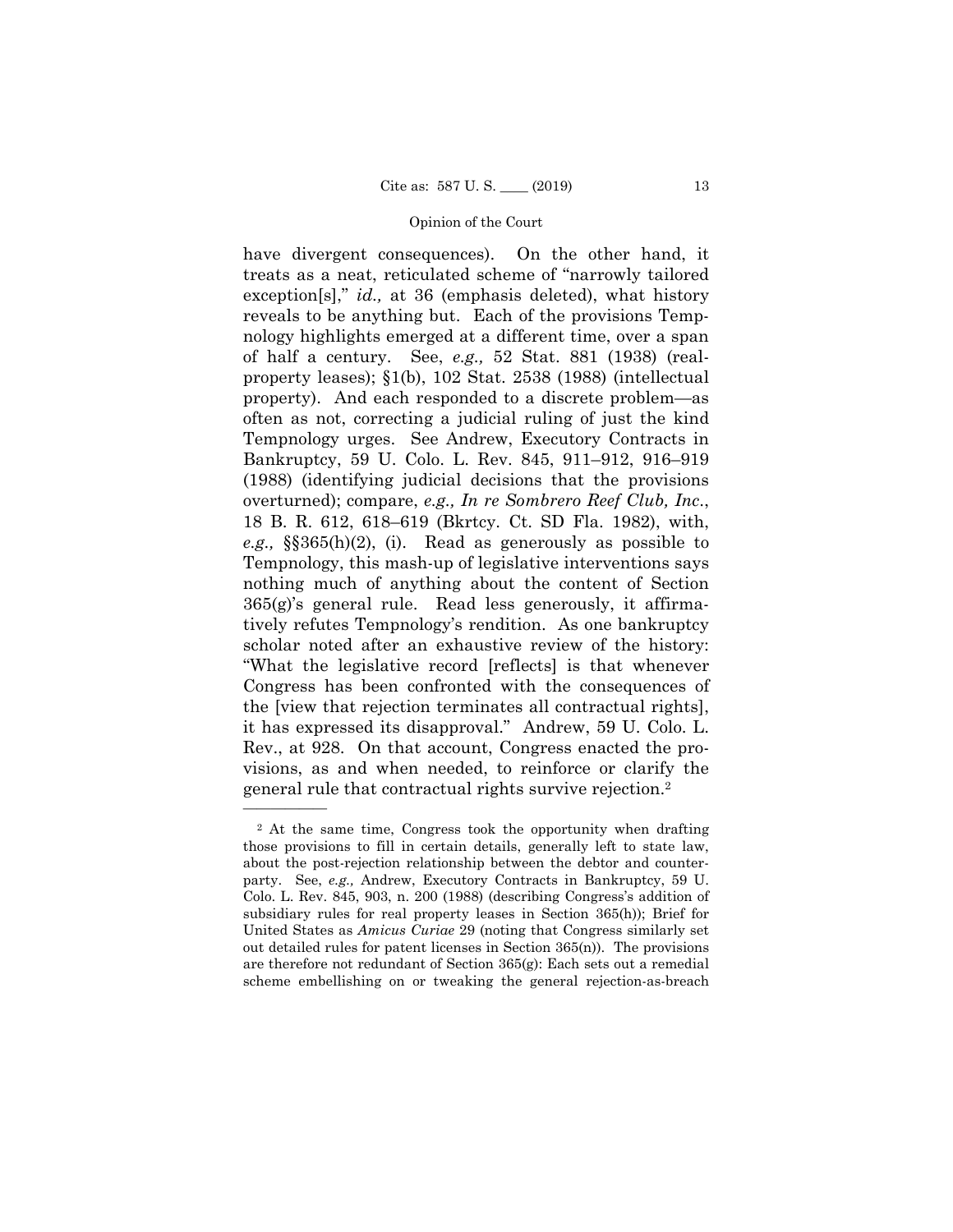### Opinion of the Court

 *Richmond Metal Finishers,* the Fourth Circuit held that a others. Which is to say that no negative inference arises. Consider more closely, for example, Congress's enactment of Section 365(n), which addresses certain intellectual property licensing agreements. No one disputes how that provision came about. In *Lubrizol Enterprises* v. debtor's rejection of an executory contract worked to revoke its grant of a patent license. See 756 F. 2d 1043, 1045–1048 (1985). In other words, *Lubrizol* adopted the same rule for patent licenses that the First Circuit announced for trademark licenses here. Congress sprang into action, drafting Section 365(n) to reverse *Lubrizol* and ensure the continuation of patent (and some other intellectual property) licensees' rights. See 102 Stat. 2538 (1988); S. Rep. No. 100–505, pp. 2–4 (1988) (explaining that Section 365(n) "corrects [*Lubrizol*'s] perception" that "Section 365 was ever intended to be a mechanism for stripping innocent licensee[s] of rights"). As Tempnology highlights, that provision does not cover trademark licensing agreements, which continue to fall, along with most other contracts, within Section 365(g)'s general rule. See Brief for Respondent 38. But what of that? Even put aside the claim that Section 365(n) is part of a pattern—that Congress whacked Tempnology's view of rejection wherever it raised its head. See *supra*, at 13. Still, Congress's repudiation of *Lubrizol* for patent contracts does not show any intent to *ratify* that decision's approach for almost all Congress did nothing in adding Section 365(n) to alter the natural reading of Section 365(g)—that rejection and breach have the same results.

Tempnology's remaining argument turns on the way special features of trademark law may affect the fulfillment of the Code's goals. Like the First Circuit below, Tempnology here focuses on a trademark licensor's duty to

rule.

——————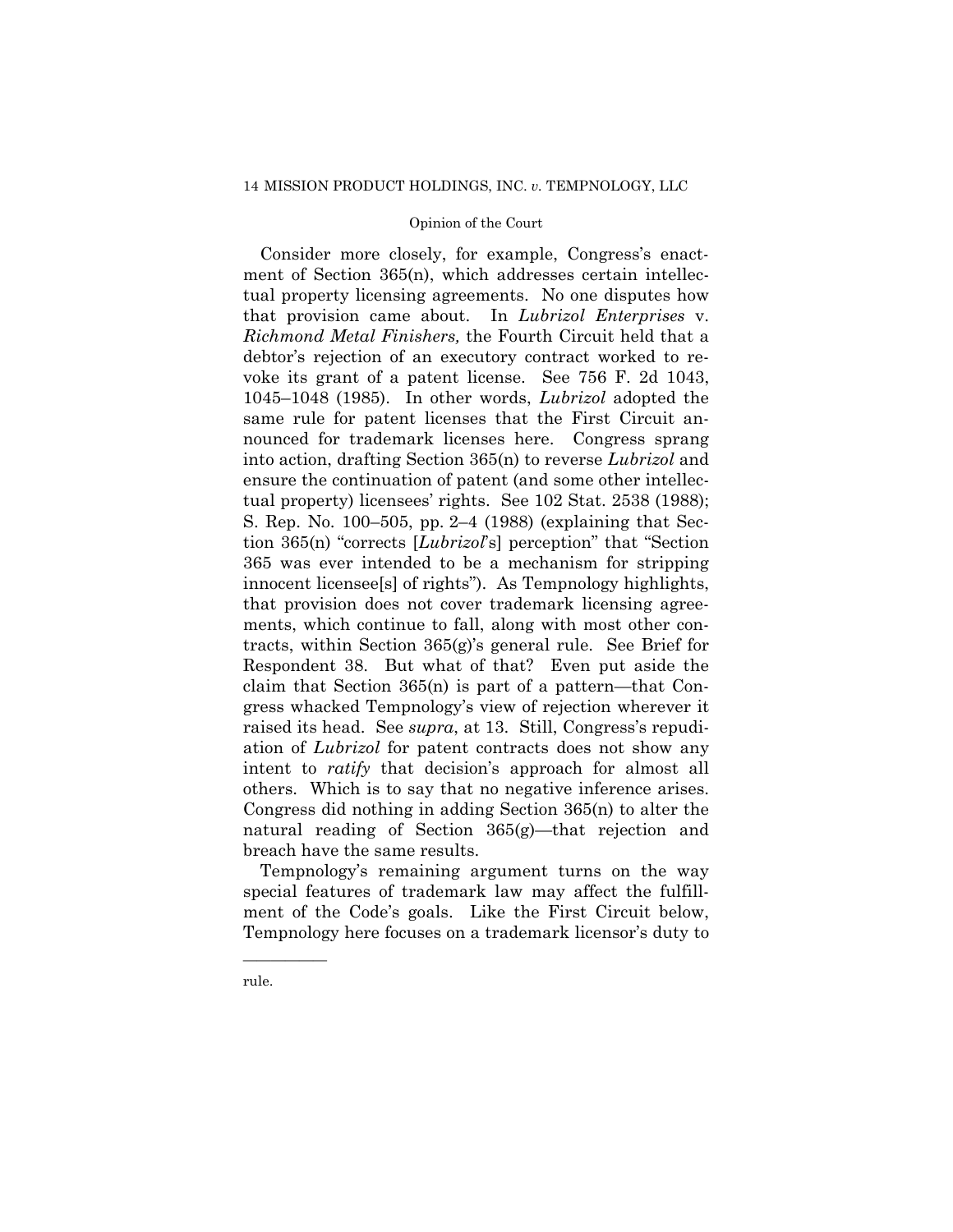thus "undermining a fundamental purpose of the Code." monitor and "exercise quality control over the goods and services sold" under a license. Brief for Respondent 20; see *supra,* at 5. Absent those efforts to keep up quality, the mark will naturally decline in value and may eventually become altogether invalid. See 3 J. McCarthy, Trademarks and Unfair Competition §18:48, pp. 18–129, 18–133 (5th ed. 2018). So (Tempnology argues) unless rejection of a trademark licensing agreement terminates the licensee's rights to use the mark, the debtor will have to choose between expending scarce resources on quality control and risking the loss of a valuable asset. See Brief for Respondent 59. "Either choice," Tempnology concludes, "would impede a [debtor's] ability to reorganize," *Id.,* at 59–60.

To begin with, that argument is a mismatch with Tempnology's reading of Section 365. The argument is trademark-specific. But Tempnology's reading of Section 365 is not. Remember, Tempnology construes that section to mean that a debtor's rejection of a contract terminates the counterparty's rights "unless the contract falls within an express statutory exception." *Id.,* at 27–28; see *supra,*  at 12. That construction treats trademark agreements identically to most other contracts; the only agreements getting different treatment are those falling within the discrete provisions just discussed. And indeed, Tempnology could not have discovered, however hard it looked, any trademark-specific rule in Section 365. That section's special provisions, as all agree, do not mention trademarks; and the general provisions speak, well, generally. So Tempnology is essentially arguing that distinctive features of trademarks should persuade us to adopt a construction of Section 365 that will govern not just trademark agreements, but pretty nearly every executory contract. However serious Tempnology's trademarkrelated concerns, that would allow the tail to wag the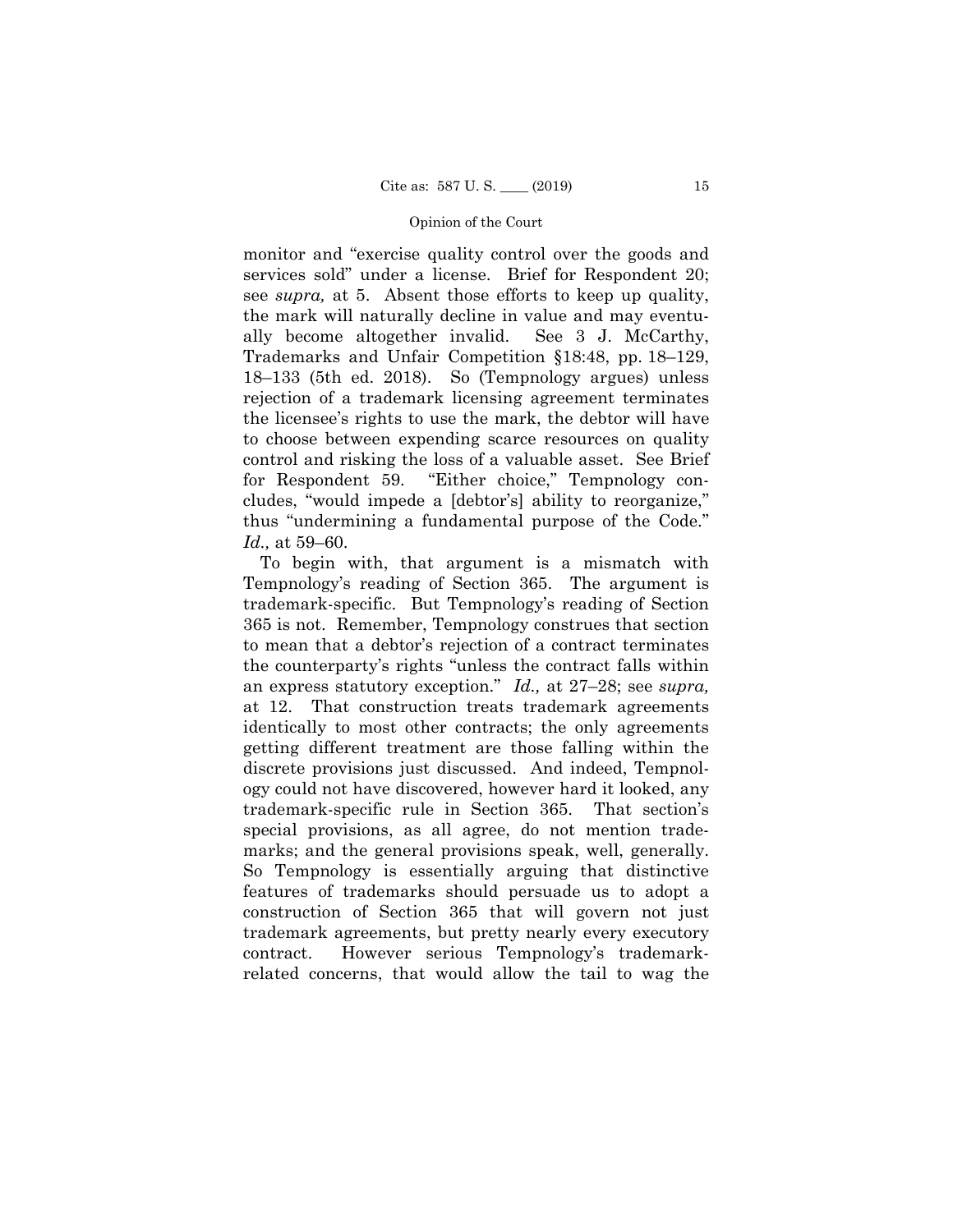## Doberman.

And even putting aside that incongruity, Tempnology's plea to facilitate trademark licensors' reorganizations cannot overcome what Sections 365(a) and (g) direct. The Code of course aims to make reorganizations possible. But it does not permit anything and everything that might advance that goal. See, *e.g.*, *Florida Dept. of Revenue* v. *Piccadilly Cafeterias, Inc.*, 554 U. S. 33, 51 (2008) (observing that in enacting Chapter 11, Congress did not have "a single purpose," but "str[uck] a balance" among multiple competing interests (internal quotation marks omitted)). Here, Section 365 provides a debtor like Tempnology with a powerful tool: Through rejection, the debtor can escape all of its future contract obligations, without having to pay much of anything in return. See *supra,* at 3. But in allowing rejection of those contractual duties, Section 365 does not grant the debtor an exemption from all the burdens that generally applicable law—whether involving contracts or trademarks—imposes on property owners. See 28 U. S. C. §959(b) (requiring a trustee to manage the estate in accordance with applicable law). Nor does Section 365 relieve the debtor of the need, against the backdrop of that law, to make economic decisions about preserving the estate's value—such as whether to invest the resources needed to maintain a trademark. In thus delineating the burdens that a debtor may and may not escape, Congress also weighed (among other things) the legitimate interests and expectations of the debtor's counterparties. The resulting balance may indeed impede some reorganizations, of trademark licensors and others. But that is only to say that Section 365's edict that rejection is breach expresses a more complex set of aims than Tempnology acknowledges.

For the reasons stated above, we hold that under Sec-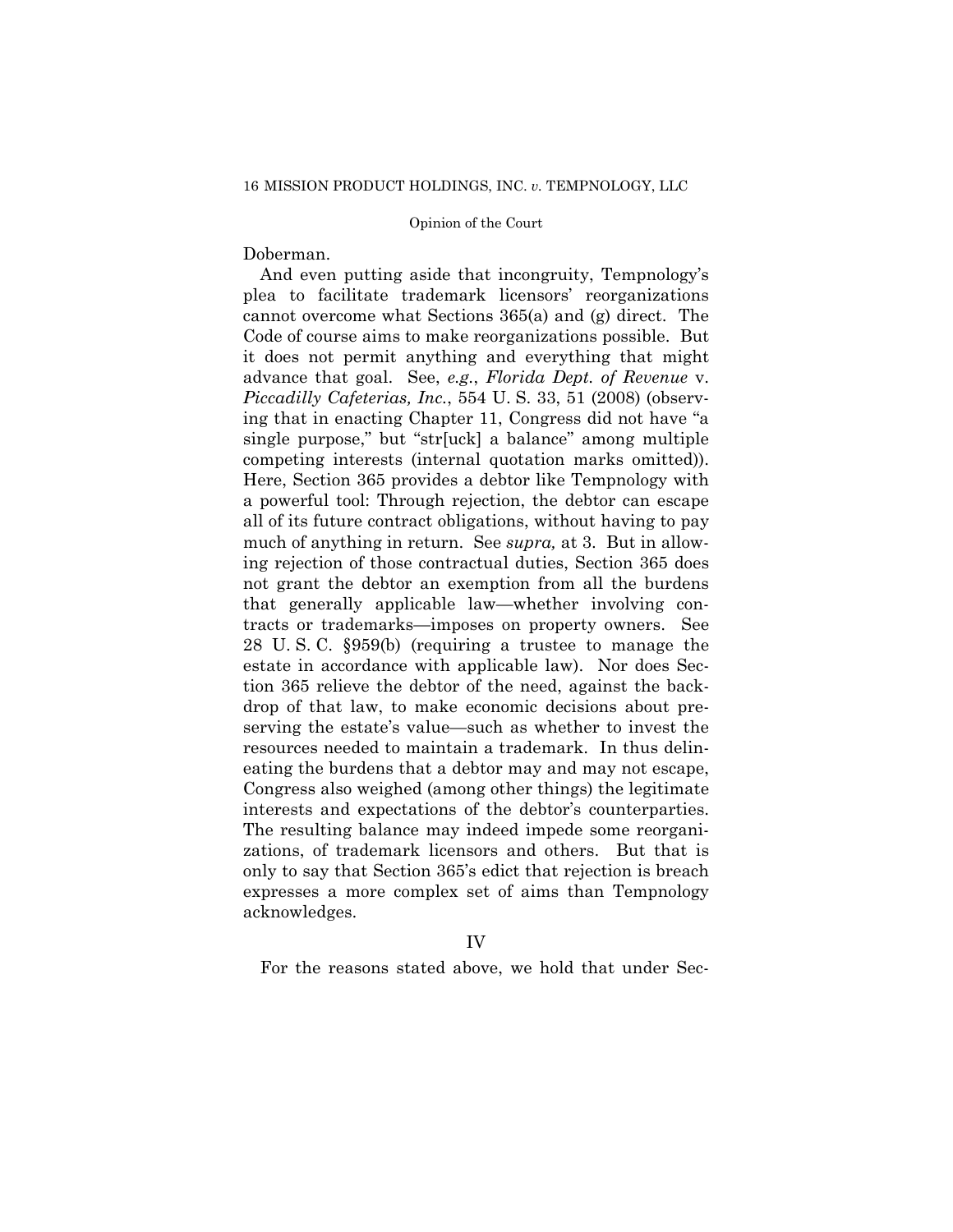tion 365, a debtor's rejection of an executory contract in bankruptcy has the same effect as a breach outside bankruptcy. Such an act cannot rescind rights that the contract previously granted. Here, that construction of Section 365 means that the debtor-licensor's rejection cannot revoke the trademark license.

We accordingly reverse the judgment of the Court of Appeals and remand the case for further proceedings consistent with this opinion.

*It is so ordered.*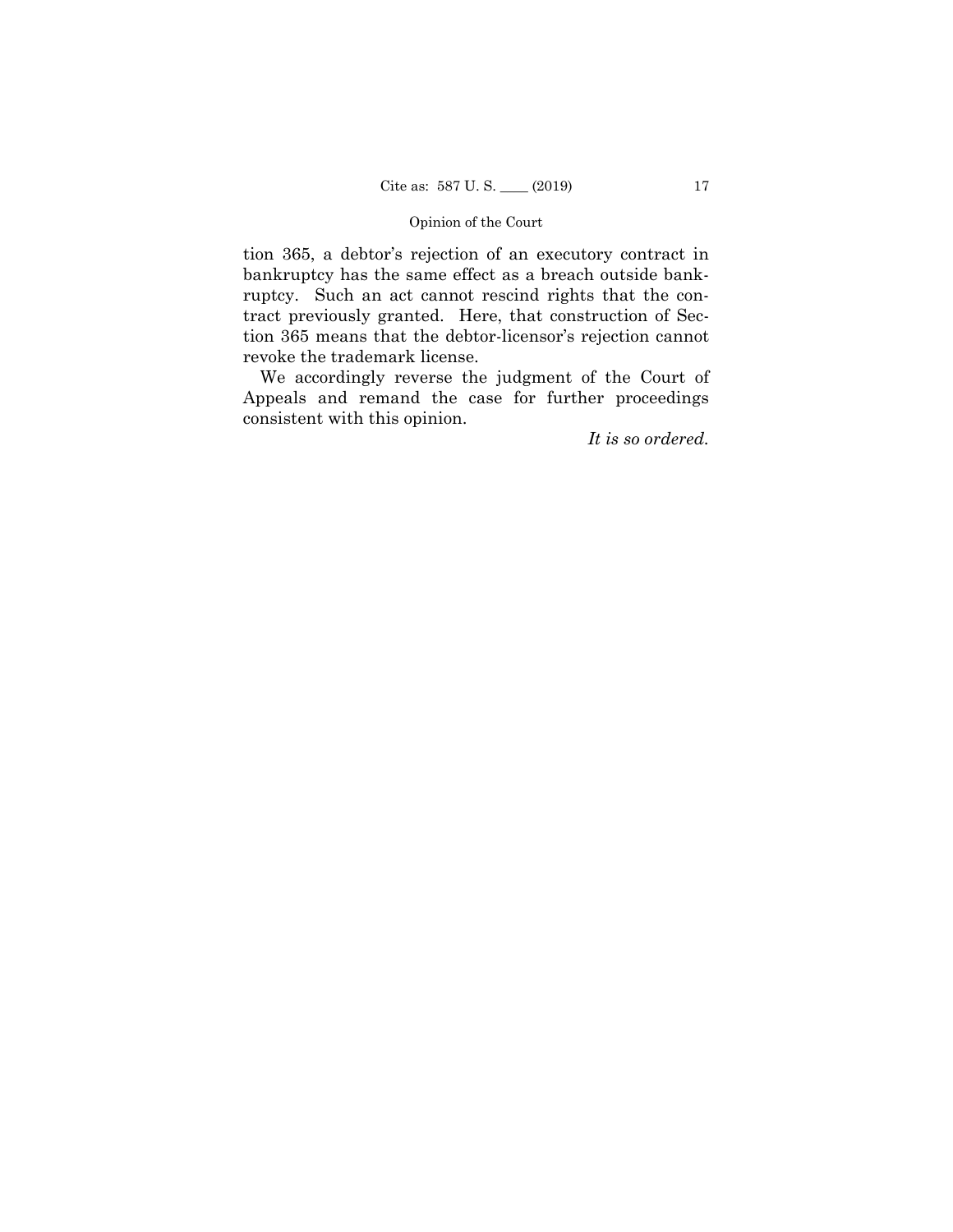SOTOMAYOR, J., concurring

### $\frac{1}{2}$  , where  $\frac{1}{2}$ **SUPREME COURT OF THE UNITED STATES**

#### $\frac{1}{2}$  ,  $\frac{1}{2}$  ,  $\frac{1}{2}$  ,  $\frac{1}{2}$  ,  $\frac{1}{2}$  ,  $\frac{1}{2}$ No. 17–1657

## MISSION PRODUCT HOLDINGS, INC., PETITIONER *v.*  TEMPNOLOGY, LLC, NKA OLD COLD LLC

## ON WRIT OF CERTIORARI TO THE UNITED STATES COURT OF APPEALS FOR THE FIRST CIRCUIT

[May 20, 2019]

### JUSTICE SOTOMAYOR, concurring.

 the general rule set out in §365(g) of the Bankruptcy Code. I agree with the Court that a debtor's choice to reject an executory contact under 11 U. S. C. §365(a) functions as a breach of the contract rather than unwinding the rejected contract as if it never existed. *Ante*, at 8–10. This result follows from traditional bankruptcy principles and from I also agree that no specific aspects of trademark law compel a contrary rule that equates rejection with rescission. I therefore join the Court's opinion in full. I write separately to highlight two potentially significant features of today's holding.

First, the Court does not decide that every trademark licensee has the unfettered right to continue using licensed marks postrejection. The Court granted certiorari to decide whether rejection "terminates rights of the licensee that would survive the licensor's breach under applicable nonbankruptcy law." Pet. for Cert. i. The answer is no, for the reasons the Court explains. But the baseline inquiry remains whether the licensee's rights would survive a breach under applicable nonbankruptcy law. Special terms in a licensing contract or state law could bear on that question in individual cases. See *ante*, at 9–10; Brief for American Intellectual Property Law Association as *Amicus Curiae* 20–25 (discussing examples of contract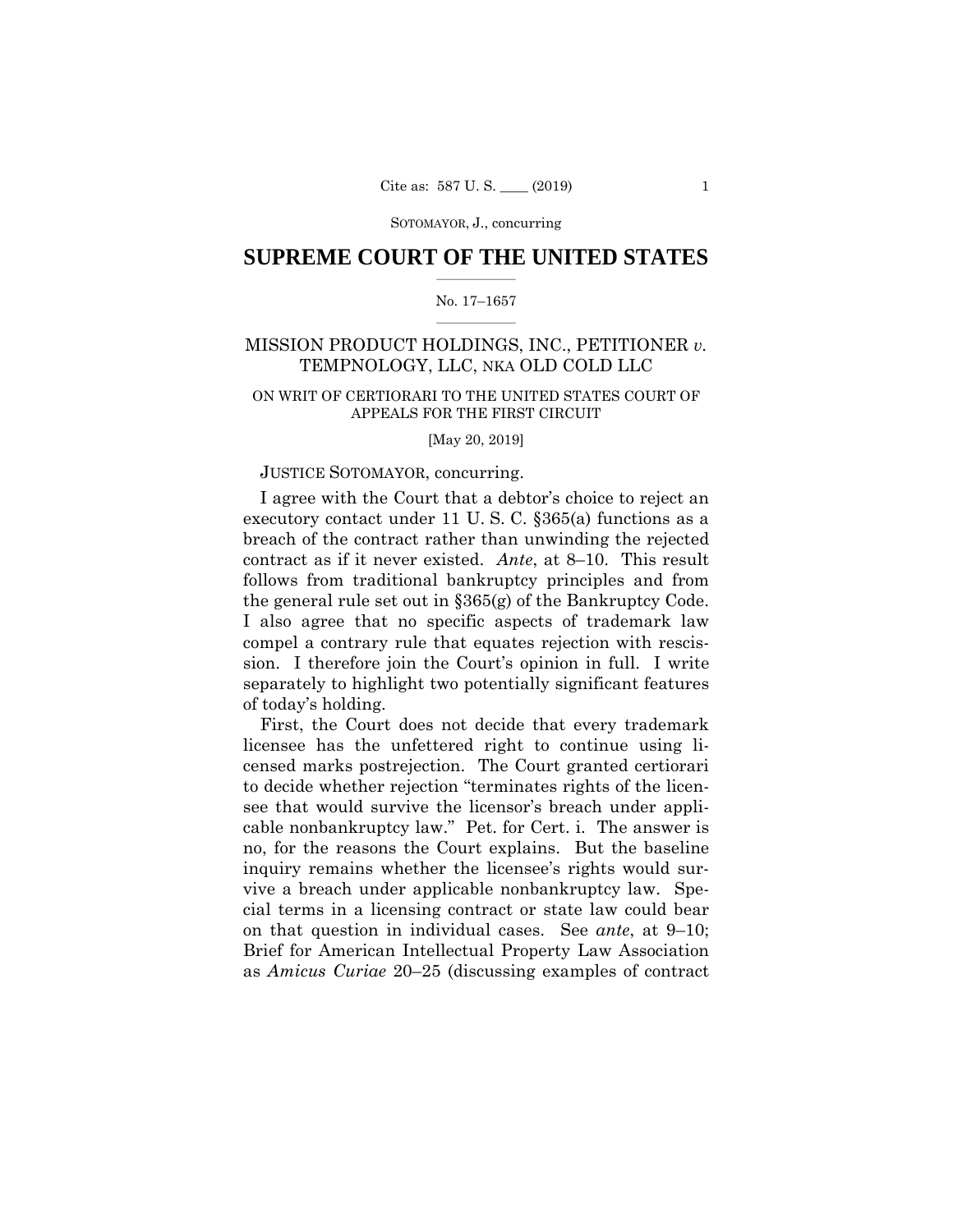#### SOTOMAYOR, J., concurring

terms that could potentially lead a bankruptcy court to limit licensee rights postrejection).

 twea[k]" the general rejection rule. *Ante*, at 13, n. 2. Section 365(n)—which applies to patents, copyrights, and Second, the Court's holding confirms that trademark licensees' postrejection rights and remedies are more expansive in some respects than those possessed by licensees of other types of intellectual property. Those variances stem from §365(n), one of several subject-specific provisions in the Bankruptcy Code that "embellis[h] on or four other types of intellectual property, but not to trademarks, §101(35A)—alters the general rejection rule in several respects. For example, a covered licensee that chooses to retain its rights postrejection must make all of its royalty payments; the licensee has no right to deduct damages from its payments even if it otherwise could have done so under nonbankruptcy law.  $\S 365(n)(2)(C)(i)$ . This provision and others in §365(n) mean that the covered intellectual property types are governed by different rules than trademark licenses.

Although these differences may prove significant for individual licensors and licensees, they do not alter the outcome here. The Court rightly rejects Tempnology's argument that the presence of §365(n) changes what  $§365(g)$  says. As the Senate Report accompanying  $§365(n)$ explained, the bill did not "address or intend any inference to be drawn concerning the treatment of executory contracts" under §365's general rule. S. Rep. No. 100–505, p. 5 (1988); see *ante*, at 14. To the extent trademark licensees are treated differently from licensees of other forms of intellectual property, that outcome leaves Congress with the option to tailor a provision for trademark licenses, as it has repeatedly in other contexts. See *ante,*  at 13–14.

With these observations, I join the Court's opinion.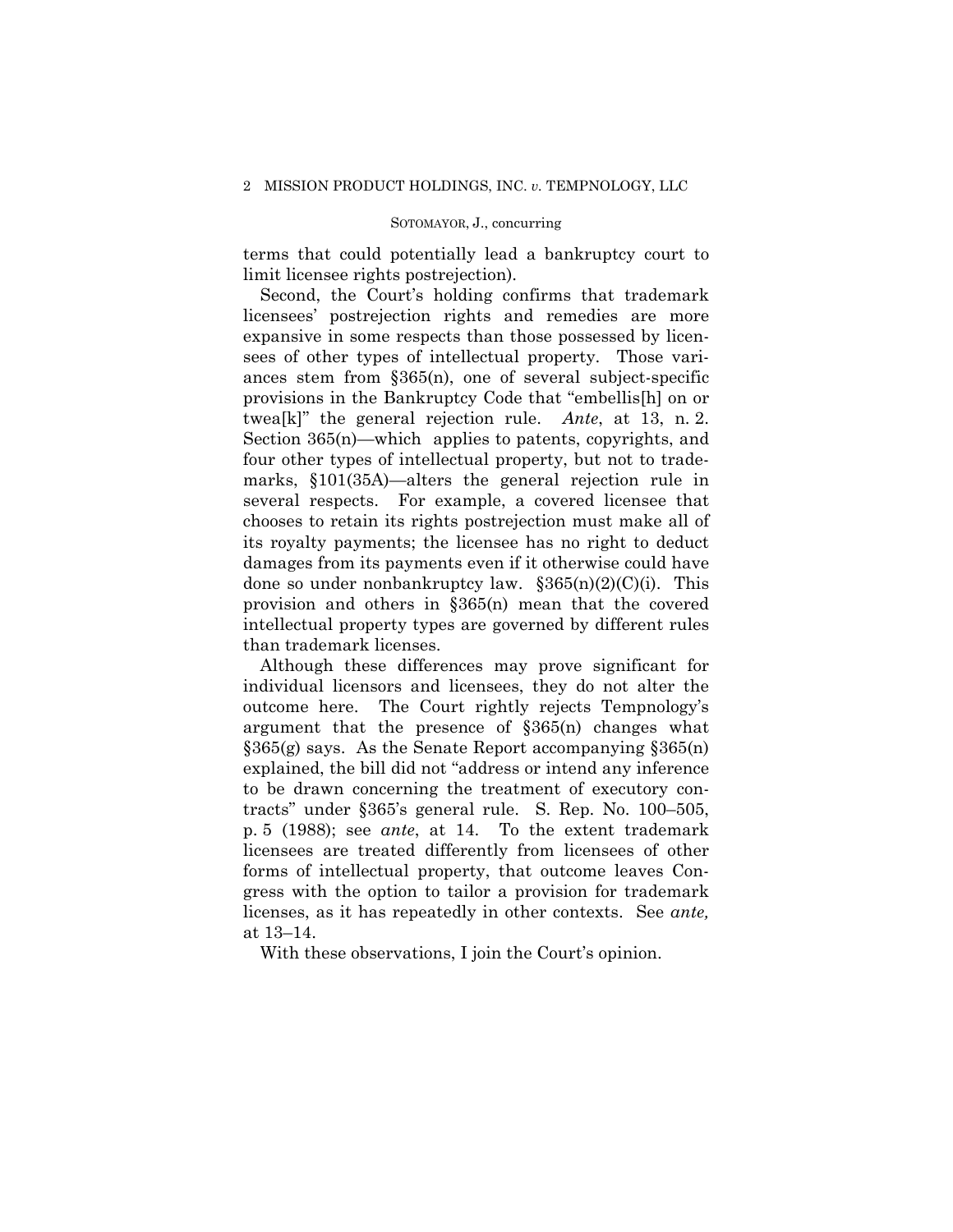GORSUCH, J., dissenting

### $\frac{1}{2}$  , where  $\frac{1}{2}$ **SUPREME COURT OF THE UNITED STATES**

#### $\frac{1}{2}$  ,  $\frac{1}{2}$  ,  $\frac{1}{2}$  ,  $\frac{1}{2}$  ,  $\frac{1}{2}$  ,  $\frac{1}{2}$ No. 17–1657

## MISSION PRODUCT HOLDINGS, INC., PETITIONER *v.*  TEMPNOLOGY, LLC, NKA OLD COLD LLC

## ON WRIT OF CERTIORARI TO THE UNITED STATES COURT OF APPEALS FOR THE FIRST CIRCUIT

[May 20, 2019]

### JUSTICE GORSUCH, dissenting.

This Court is not in the business of deciding abstract questions, no matter how interesting. Under the Constitution, our power extends only to deciding "Cases" and "Controversies" where the outcome matters to real parties in the real world. Art. III, §2. Because it's unclear whether we have anything like that here, I would dismiss the petition as improvidently granted.

This case began when Mission licensed the right to use certain of Tempnology's trademarks. After Tempnology entered bankruptcy, it sought and won from a bankruptcy court an order declaring that Mission could no longer use those trademarks. On appeal and now in this Court, Mission seeks a ruling that the bankruptcy court's declaration was wrong. But whoever is right about that, it isn't clear how it would make a difference: After the bankruptcy court ruled, the license agreement expired by its own terms, so nothing we might say here could restore Mission's ability to use Tempnology's trademarks.

Recognizing that its original case seems to have become moot, Mission attempts an alternative theory in briefing before us. Now Mission says that if it prevails here it will, on remand, seek money damages from Tempnology's estate for the profits it lost when, out of respect for the bankruptcy court's order, it refrained from using the